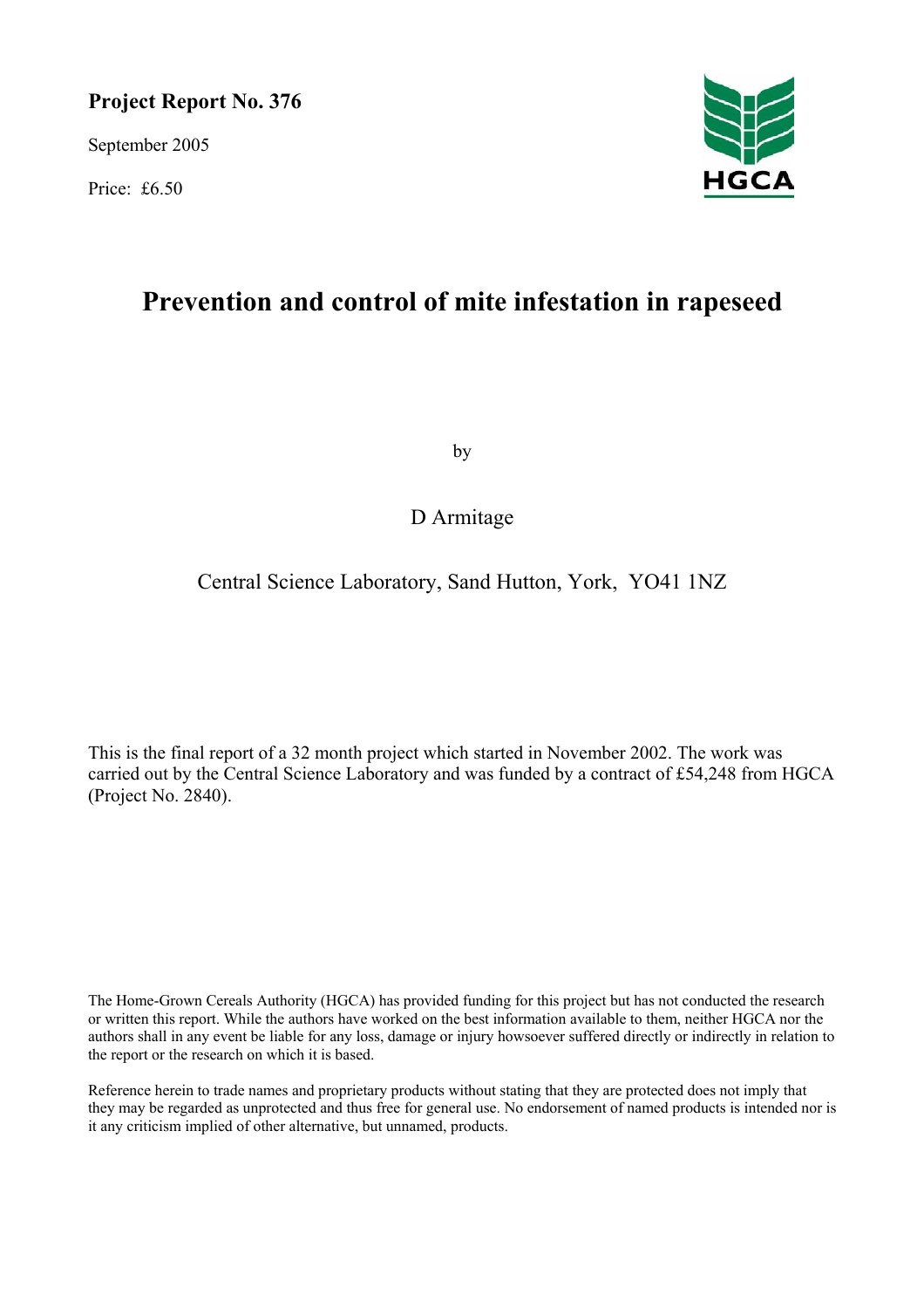### **CONTENTS**

| <b>ABSTRACT</b>               | 2  |
|-------------------------------|----|
| <b>SUMMARY</b>                | 3  |
| <b>TECHNICAL REPORT</b>       | 12 |
| Introduction                  | 12 |
| Materials and Methods         | 13 |
| <b>Results and Discussion</b> | 16 |
| Conclusions                   | 21 |
| Acknowledgements              | 21 |
| References                    | 22 |
| Tables 1 - 13                 | 23 |
| Figures $1 - 4$               | 34 |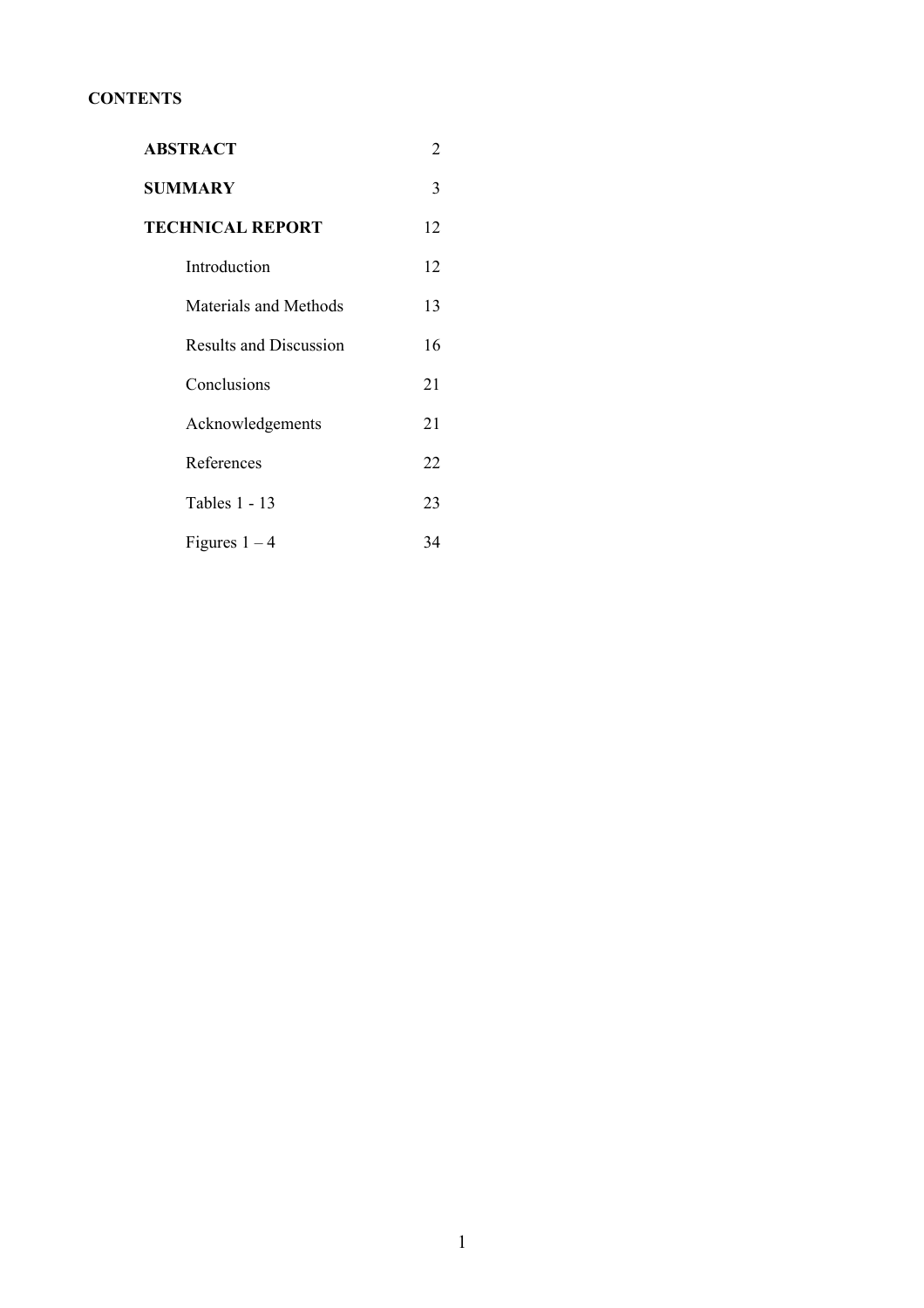#### **ABSTRACT**

At the end of July and beginning of August 2003, six loads of rapeseed, varying in mc between 7.3 and 8.3% moisture content (mc) were received. These comprised three of Recital, two of Pollen and one of Royal. Since the intention in this first year was to assess the risks of current practice - storage at 9% mc (and ventilation using equipment designed for cereals aeration), attempts were made to dampen the grain and this resulted in mcs between 8.9 and 9.8% beneath the surface. This coincided with equilibrium relative humidities(erh) of 73-77% at 25°C as determined by dew-point meter.

The two driest bins were left untreated as controls; the two dampest were top-dressed with diatomaceous earth at 3g/kg, and the others were treated at 1g/kg. After 12 weeks, the moisture content at the surface of all bins had reached nearly 12% and there were several thousand mites per kg, despite the DE treatments. Beneath the surface, numbers varied between a few hundred per kg in the driest grain to over 10,000/kg in the dampest.

Despite ventilation, heating of seed to over 35°C occurred in one bin at 9.1-9.2% mc and this had to be remedied by higher-rate ventilation. To achieve the first cooling front, reducing temperatures from 20-25°C to 15°C took 420h, nearly 3x the expected fan hours to achieve the same cooling with cereals, but problems with the automatic cooling regime delayed the second cooling front.

At the beginning of August 2004, three ca 25t loads of rapeseed, varying in mc between 7.1 and 7.3% were received. Each was divided between two bins. The aim was to assess the risks associated with current best practice, ie storing at 7.5% mc and at half depth to account for the higher resistance of rapeseed in comparison with wheat and the consequent effects on cooling speed.

The two driest bins were left untreated as controls, the two dampest were top-dressed with DE at 3g/kg, and the others were treated at 1g/kg. Mites reached levels of several thousand per kg at the surface of control bins where the mc exceeded 11% but numbers were below 100/kg below the surface and where top dressing of DE had been applied. Mean temperatures at 1m fell below 15°C by early October after 200h aeration to below 10°C. However, despite the greater aeration rate, temperatures fell little more rapidly than in the first year; the only difference was in the fewer hours of aeration required.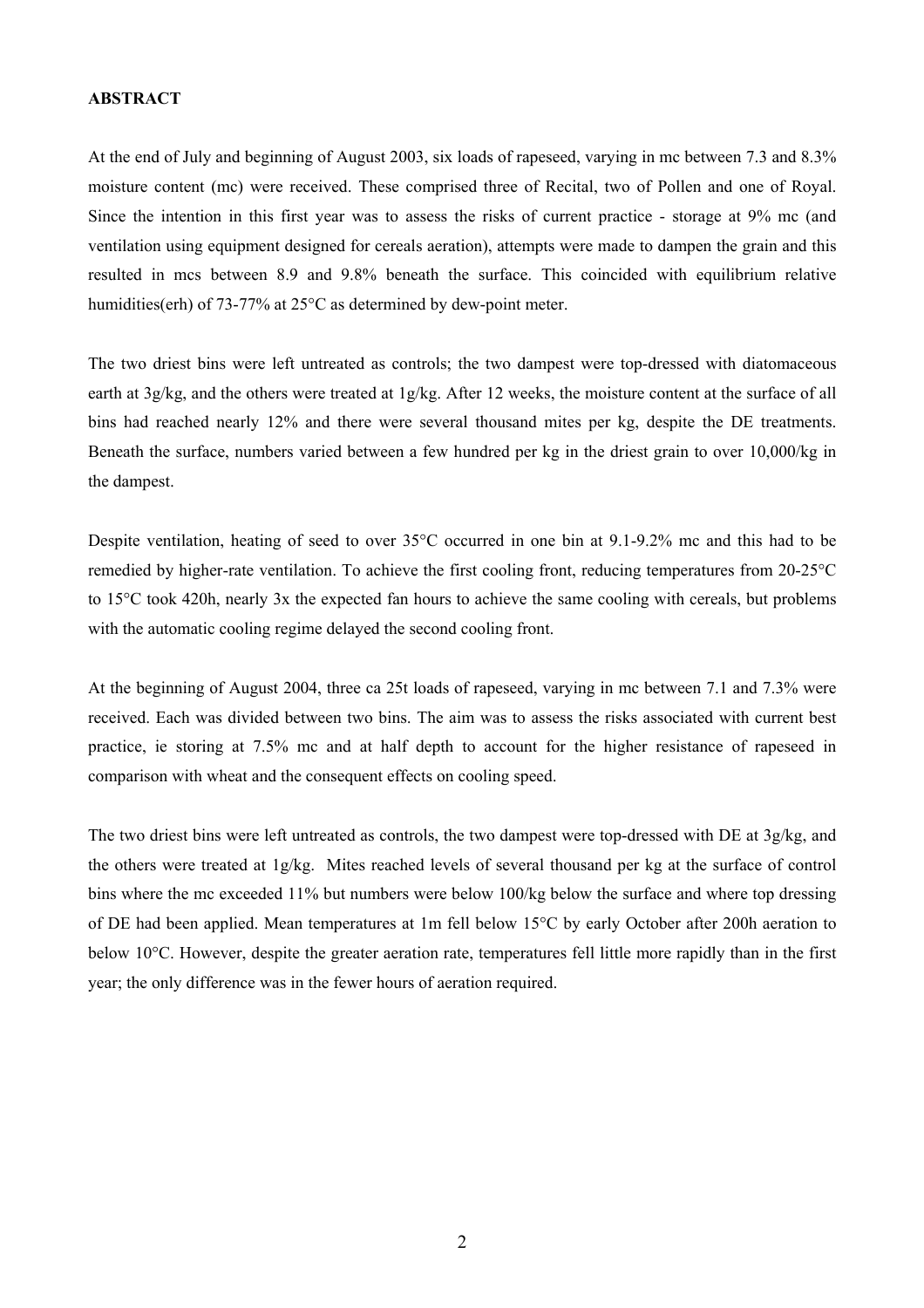#### **SUMMARY**

#### Introduction

A greater knowledge of oilseed storage principles would help store managers minimise infestation, fungal disease, mycotoxin, and oil deterioration risks. **S**tored rapeseed is at increased risk from mite infestation following the withdrawal of organophosphate (OP) pesticide treatments. Even assuming the best storage conditions, the surface of a rapeseed bulk will absorb atmospheric moisture during the winter, allowing mite infestations to proliferate.

Small changes in the moisture content of oilseed rape are much more significant than for cereals due to the different equilibrium relative humidity / moisture content relationship. The main market requirement for rapeseed is an oil content above 40% and free fatty acid content below 2% and storage needs to maintain these qualities.

In 1995, two-thirds of farmers stored rapeseed as though it were a cereal, i.e. floor dried and cooled at rates one-third of those required. Mites were present at 90% of sites where seed was at risk of infestation. The main requirement for oilseeds is therefore the availability of an effective protectant, preferably applied as a surface treatment and combined with cooling. No OPs are approved for application to oilseeds. However, diatomaceous earths which act by physical action and are thus considered outside the scope of COPR, have been marketed in the UK since October 2001 and have recently been approved by the oilseed crushers.

This study assessed the effectiveness of top-dressing combined with cooling, both at recommended rates and at one-third to one half airflow rates usually used with rapeseed. Reduced airflow rate may be justified because of the reduced threat from insects to rapeseed. However, a serious surface infestation of saw-toothed grain beetle, *Oryzaephilus surinamensis* L., in rapeseed has been reported.

#### Methods

The experiments were based on storage of oilseed rape in six cooled 20t, 3m deep bins over 2 seasons. Each year, mite numbers were assessed monthly by sampling. Temperatures and moisture contents of seed were monitored to explain changes in pest numbers. FFA levels in seed were also compared each year.

In the first year, seed was stored at the maximum market moisture content of ca. 9%. Two bins of seed were cooled, as is common practice, at approximately one-half the recommended airflow. Two were top-dressed with 1g/kg DE and two were treated with 3g/kg DE. Two pest species of mites were added in known number to ensure equal pest challenge and surface samples of seed were taken and exposed to saw-toothed grain beetle to determine the insect threat. The equilibrium at two temperatures between moisture content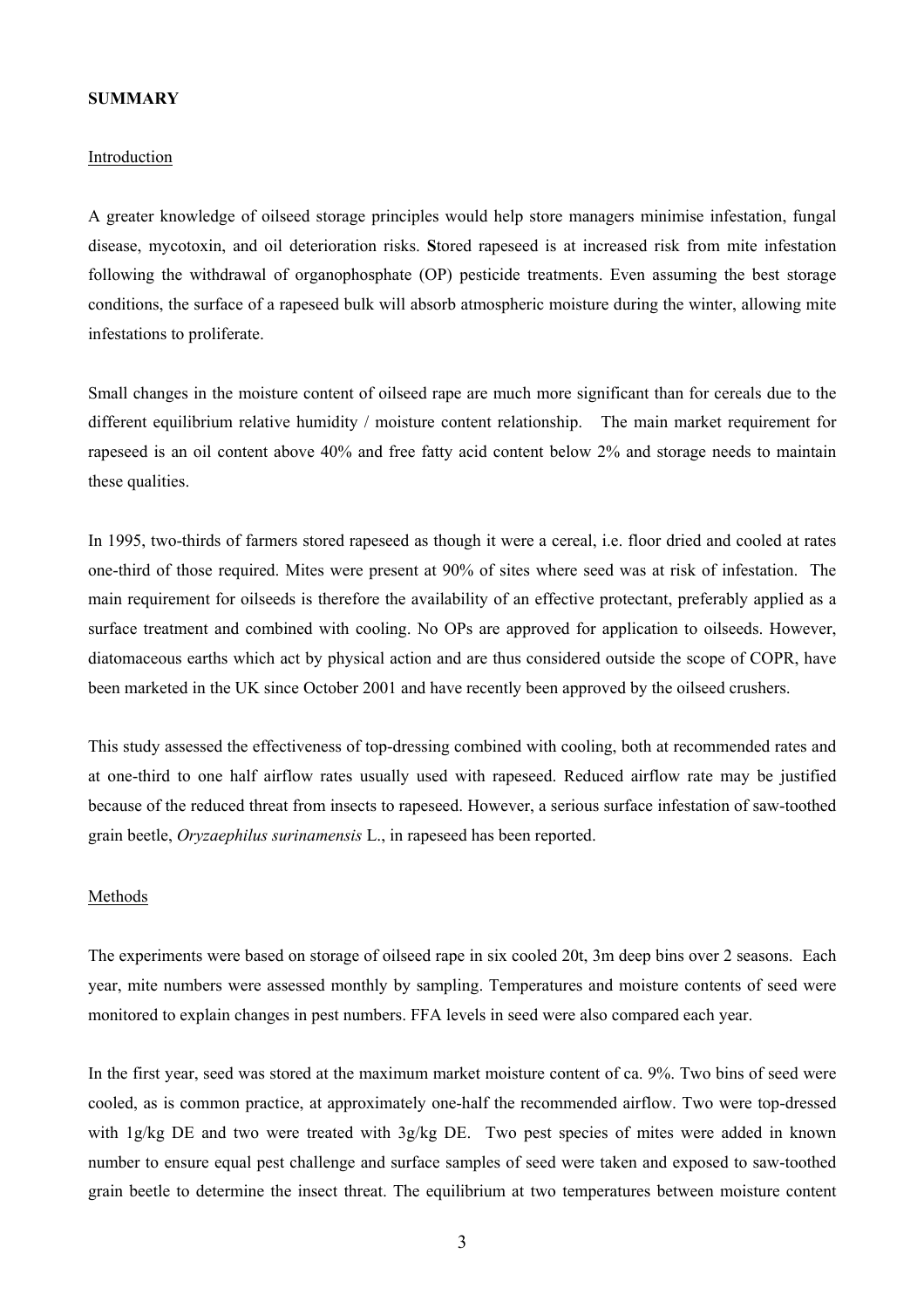and relative humidity of the three rapeseed varieties used in the farm-scale trials were determined by dew point determination.

In the second year, the seed was stored at ca. 7.5% and aeration was increased by storing at half the depth used with cereals, as is recommended. The DE treatments were again applied to four of the six bins, as in the first year.

### Results

The safe relative humidity for storage, below which fungi and mites cannot increase, was 7.6-8.0% mc (Fig. 1), the highest value being for the variety Recital and the lowest for Royal. Another critical point for mc is 80%: above this level *Penicillium verrucosum* can grow; at over 85% it can produce Ochratoxin A (OTA). The corresponding mcs were about 10 and 12% respectively.



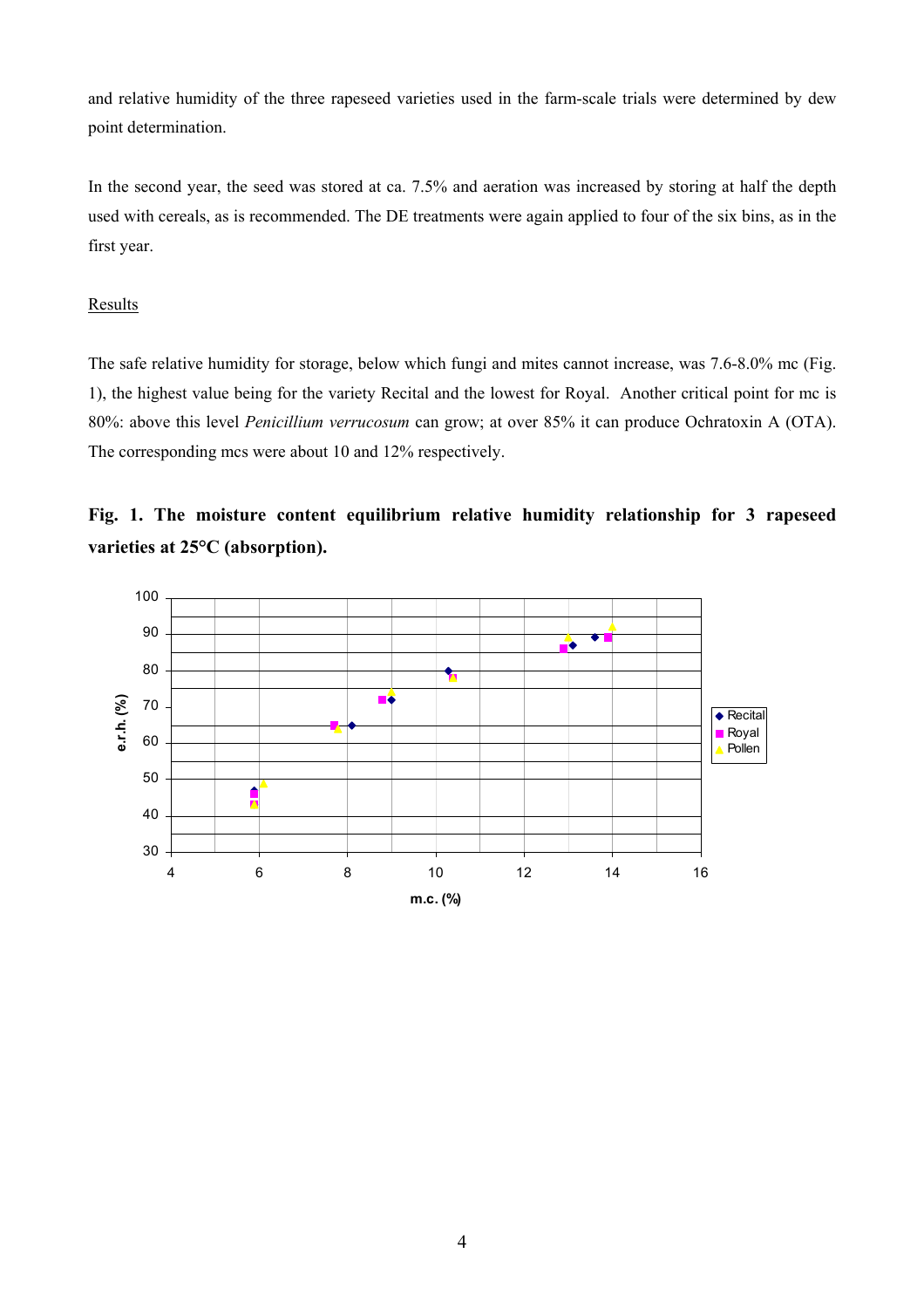In 2003-4, the seed was dampened to 8.9-9.3% mc (72-74% erh) in four of the six bins as measured by the moisture contents at 1m and 2m. The remaining two bins were those treated with DEs, one at 1g/kg (Bin 5) which was 9.3-9.6% mc (74-76% erh) and one at 3g/kg (Bin 2) which was 9.5-10.0 % mc (77-79% erh). Moisture contents beneath the surface rarely varied by more than 1% between samplings (Fig. 2). In contrast, the moisture contents of seed at the surface rose to a peak of above 13% (86-88% erh) in January (Fig. 3).



**Fig. 2. 2003-4 Moistures at 1m in six bins of rapeseed at about 9% mc.** 

**Fig 3. 2003-4 Moistures at the surface in six bins of rapeseed at about 9% mc.** 

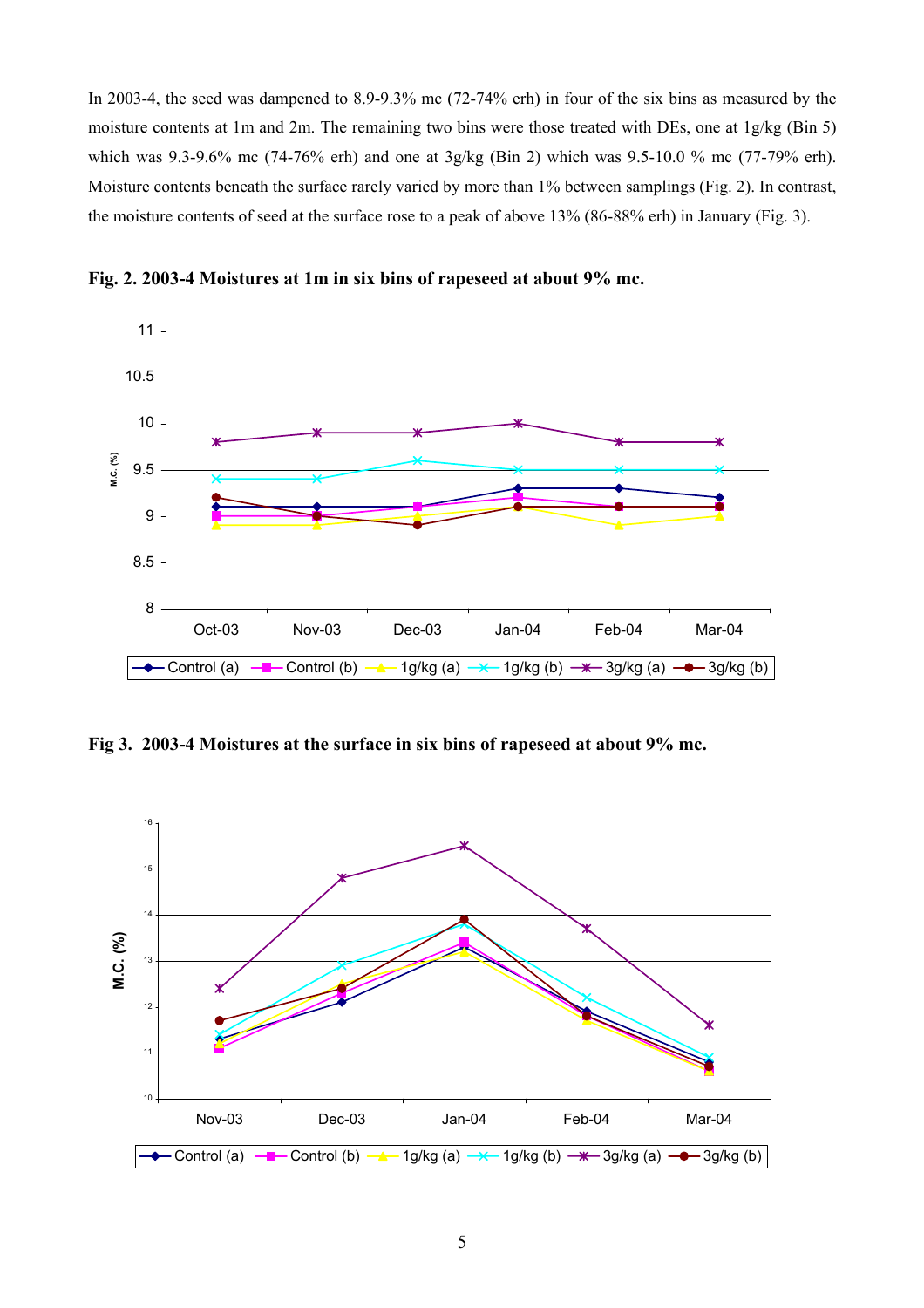In 2003-4, the most numerous mites in seed at about 9% mc were *Acarus* sp. At 1m, *Acarus* numbers rose steadily and usually exceeded 1,000/kg by March. The exception was Bin 2 where mites exceeded 10,000/kg by December (Fig. 4).

At the surface though, mites exceeded 10,000/kg in five of the six bins by December or January (Fig. 5). The exception was Bin 6, treated with 3 g/kg DE. This bin heated during storage and contained less than 1,000 mites/kg, even in March. Since there was little difference between bins, it can be concluded that the surface DE treatments did not control *Acarus* populations when the bulk mc was 9% or above.



**Fig 4. 2003-4** *Acarus* **numbers at 1m in six bins of rapeseed at about 9% mc**

**Fig 5. 2003-4** *Acarus* **numbers at the surface of six bins of rapeseed at about 9% mc.** 

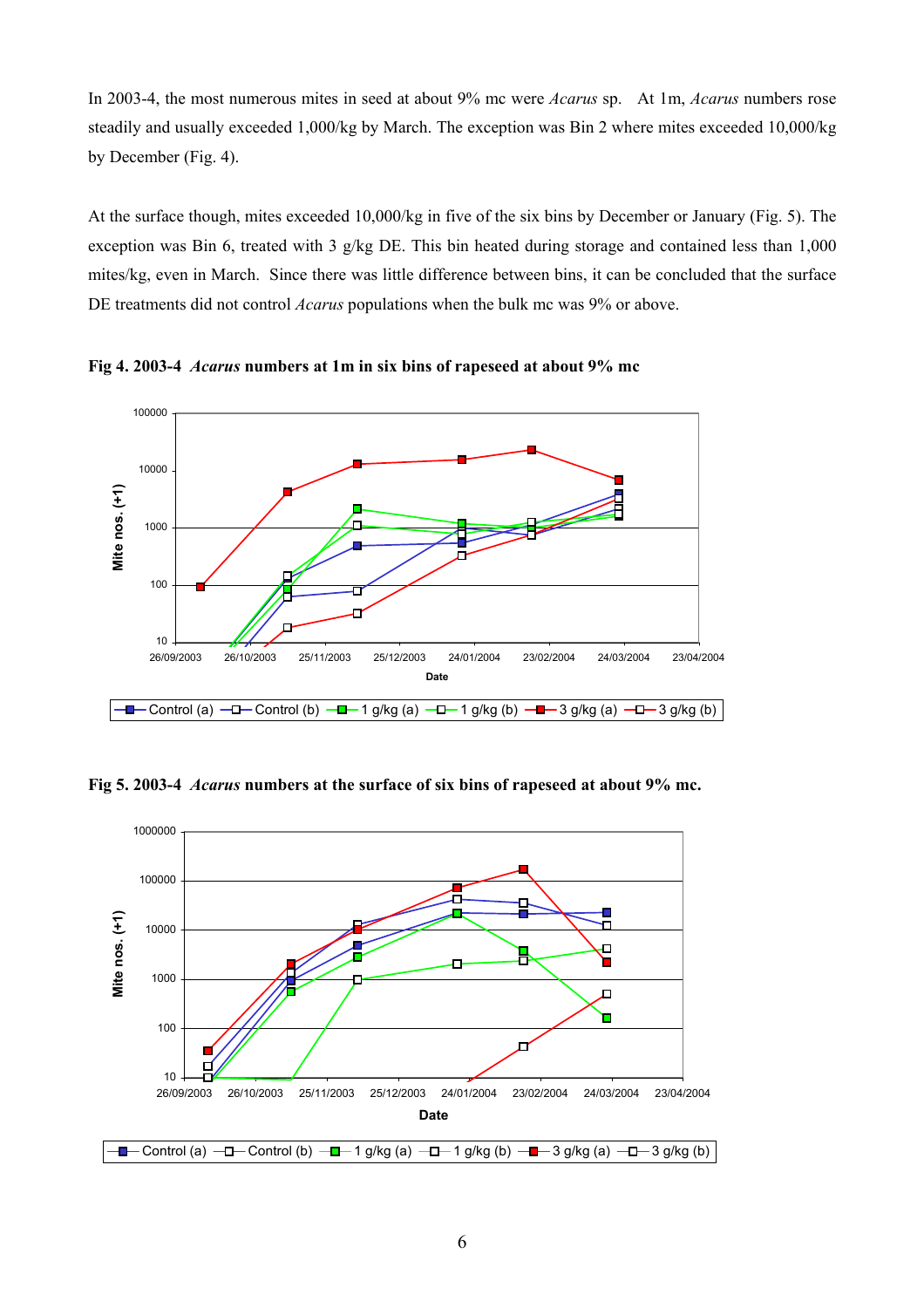In 2004-5, the seed was delivered at 7.1-7.3% moisture content (58-60% erh) and fell by 0.2-0.4% mc at 1m and 2m during the early stages of cooling (Fig.6). Surface moisture contents rose to a peak of about 11% (80% erh) at the end of November (Fig. 7).



**Fig. 6. 2004-5 Moistures at 1m in six bins of rapeseed at about 9% mc.**

**Fig. 7. 2004-5 Moistures at the surface of six bins of rapeseed at about 9% mc.** 



In 2004-5, *Acarus* were again the most numerous mite species and exceeded 10,000/kg at the surface of the control bins (Fig. 8) but were usually below 1,000/kg at 0.75 and 1.5 m depth (Fig. 9). There were few *Acarus* in any of the top-dressed bins. It can therefore be concluded that this big difference in surface numbers of mites between top-dressed and untreated bins indicates the success of DE treatments in seed at about 7% mc.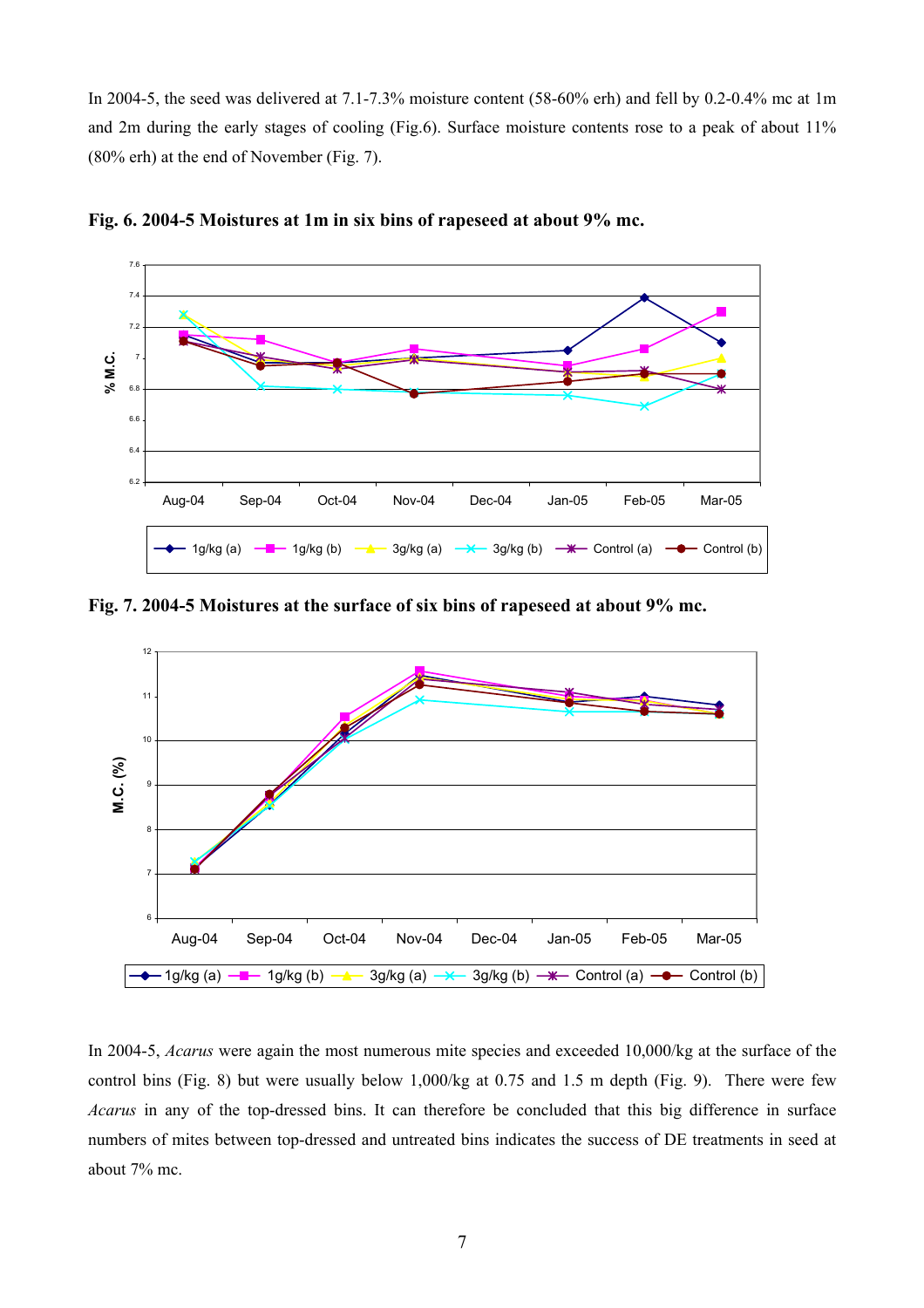

**Fig 8. 2004-5** *Acarus* **numbers at the surface of six bins of rapeseed at about 9% mc.** 

**Fig 9. 2004-5** *Acarus* **numbers. at 1m in six bins of rapeseed at about 9% mc.** 



In 2003-4, in seed at 9% mc, free fatty acid levels were initially 0.2-0.4% and at the end of the test were in the range 0.7-3.1% at the surface, 0.3-1.9% at 1m and 0.5-1.5% at 2m. The greatest changes therefore appeared to be at the surface where mcs and mite numbers were highest and the greatest changes occurred in Bins 2 and 6, which were initially the dampest. In 2004-5, in seed at 7%, ffa levels did not show any consistent changes during storage.

The rates of cooling in 2003-4, when airflows were half the recommended rate because the seed was stored at the same depth as cereals, and in 2004-5, when the seed depth was halved, were similar (Fig. 10). However, the hours of aeration in 2003-4 were approximately double those in 2004-5.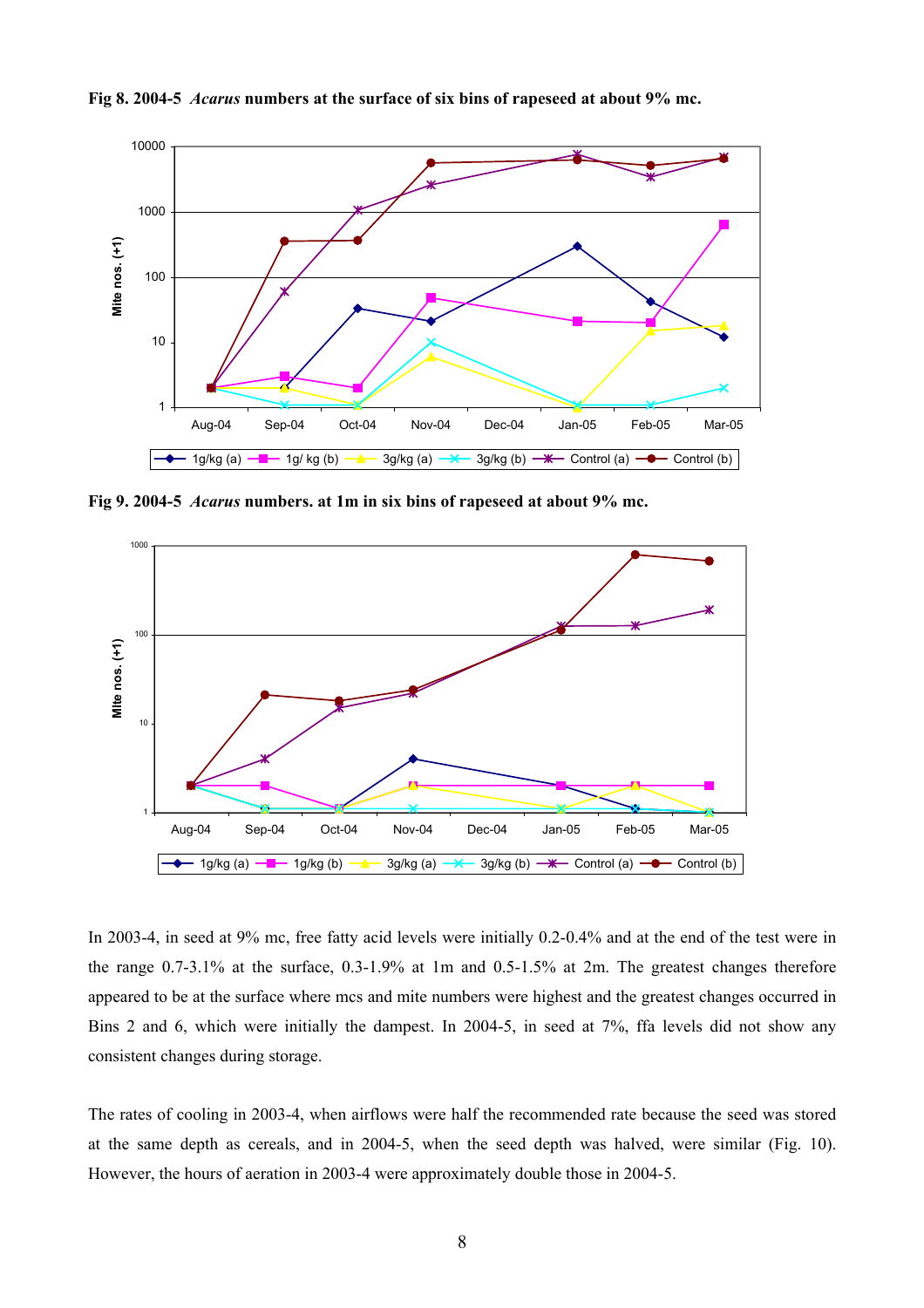



Less than 1% of saw-toothed grain beetle died after 21 days on untreated rapeseed samples and less than 20% died on surface treated samples at 1 and 3g/kg taken from the 2003-4 test. However, after 7 weeks, the beetles in untreated samples had increased 1.3-3.1 fold while populations on treated seed were inhibited by 68-97%.

#### Discussion

Earlier work indicated slightly greater variation than described here, between winter and spring sown varieties, Hektor and Gulle and a Canadian 'zero-zero' variety, Tower. These varieties were in equilibrium with 7.5, 7.7 and 8.3% mc respectively at 70% erh (adsorption curve) which used to be considered the safe storage erh. This was a range of about 0.8% mc at 70% rh, compared with 0.5% at 65% rh noted in these experiments. The older varieties, Hektor and Gulle may therefore have had significantly lower safe storage mcs than the zero-zero varieties.

There was little difference between the rate of cooling when the grain was stored at the same depth as cereals (effectively halving the airflow), with storing the seed at half depth, to ensure the airflow was as recommended. There was a difference however in the hours the fans operated which was, as expected, approximately double. This may suggest that the depth of stored seed for cooling need not be reduced to ensure the higher airflow rate necessary for inhibiting insect development for cereals (because few insects develop in oilseed rape). Nevertheless, this reduced airflow was not sufficient to prevent heating in one of the bins of seed stored at the higher mc. The heating observed was unlikely to have been solely due to fungal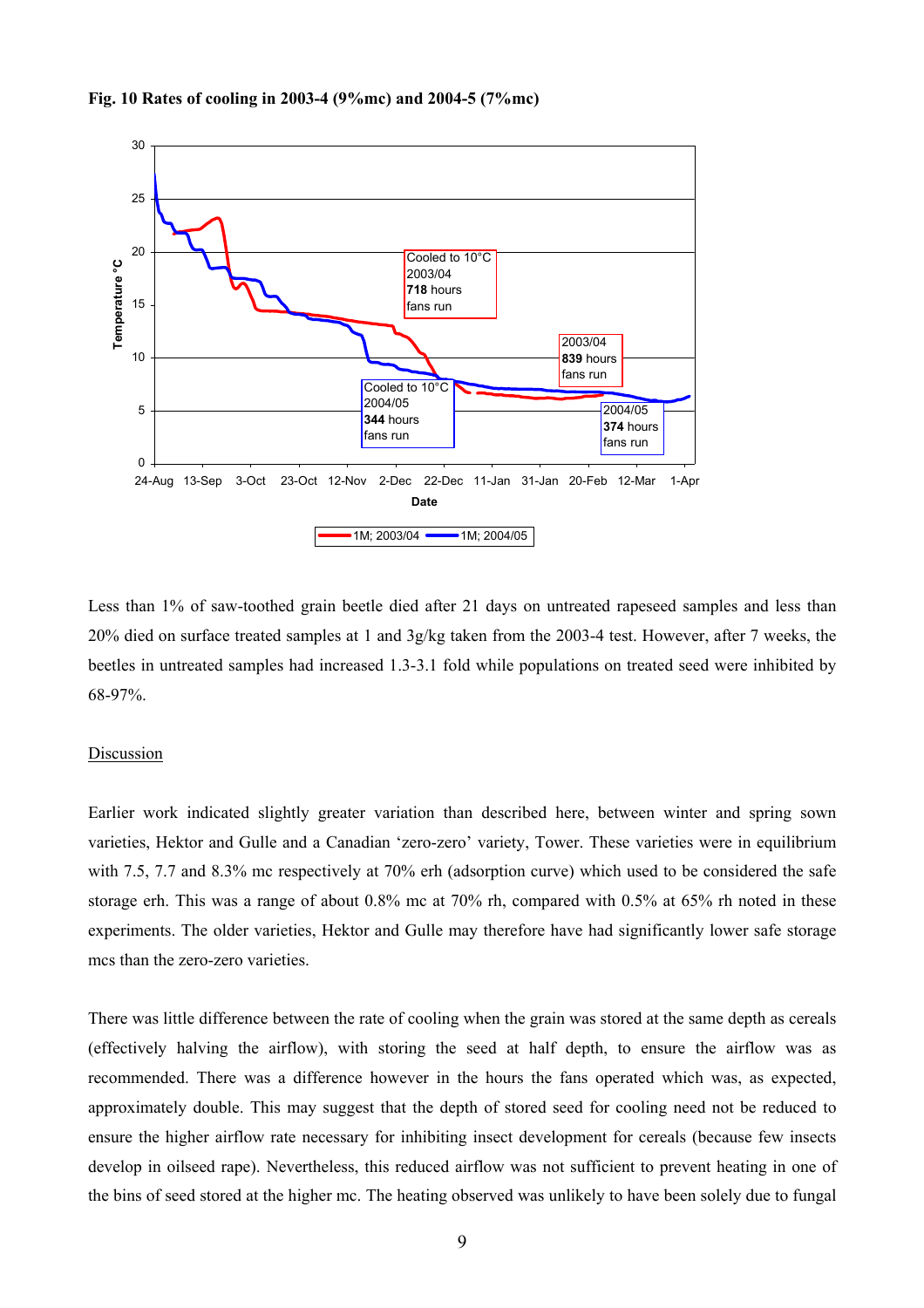activity because the predominant species is not associated with grain heating and the numbers detected of the other species were even below the threshold for visible mould so hydrolysis or oxidation of the oil may have contributed.

This project has shown heavy infestations will occur throughout the bulk if seed is stored at the market standard of 9% and that even at 7% mc, surface infestations are inevitable. While a prophylactic surface admixture of a DE at the higher mc will have little effect on the mite populations at 9% mc, it will largely eliminate infestations at lower mcs and may therefore give farmers peace of mind when combined with proper drying and cooling strategies.

In studies between 1975 and 1978, mean mite numbers in seed at 8% mc peaked at ca 3,500/kg in unaerated bins compared with 500/kg in cooled bins while at 9% mc, the corresponding figures were 36,000/kg and 55,000 in aerated bins vs 1700/kg and 500/kg in uncooled bins. The results indicate that without cooling, mite populations would have been about 7 times higher at 8% mc and 20-100 times higher at 9% mc than those observed in the current project. The current trials have confirmed that the problem of surface infestations will exist even at 7% mc. The parallel survey to this project of 100 rapeseed farms in 2004-5, (Armitage et al., 2005) indicates a correlation between mite numbers and mcs beneath the surface which indicates that 8% mc correlates broadly with expected infestations of less than 100/kg.

Changes in free fatty acid are one of the most useful quality indicators for stored rapeseed which cause deterioration of the extracted oil in storage as well as off-flavours. FOSFA contracts indicate a maximum permitted level of 2%. The changes are thought to be caused by oxidation as well as hydrolysis. Changes are most rapid in cracked seed and their fragments even at low mcs of ca. 7% but changes are more rapid at higher moisture contents. The observations in this project have shown that measurable changes to values outside the level of market acceptability DO occur in seed stored at higher moistures, particularly at the surface of bulks. These can be avoided by lower mc levels of bulk storage and by minimising breakage during handling the seed. It is unfortunate that lowering the mc also increases the brittleness of seed, a process that increases noticeably at mcs below 6% mc. With a recommended safe mc of 7.5%, variations between varieties of 0.5% and bearing in mind moisture meter accuracy (+/-0.5% at best for cereals, probably less accurate for oilseeds), there is little margin for error!

While internally developing insects such as grain weevils cannot develop in rapeseed, *Tribolium castaneum*  (Herbst) and *Oryzaephilus mercator (Fauvel)* and *O. surinamensis* can increase. The saw-toothed grain beetle used in this study originated from and was cultured on stored rapeseed while the parallel survey to this found a heavy infestation of *Cryptolestes ferrugineu*s (Stephens). The ability of insects to 'take hold' on rapeseed is rather unpredictable, and may be related to variety or to the proportion of seed breakage. This is important in the context of cooling rates which in cereals are fast enough to prevent insects completing their life cycle. In rapeseed it is evident that their speed of reproduction is much less and so maintaining the same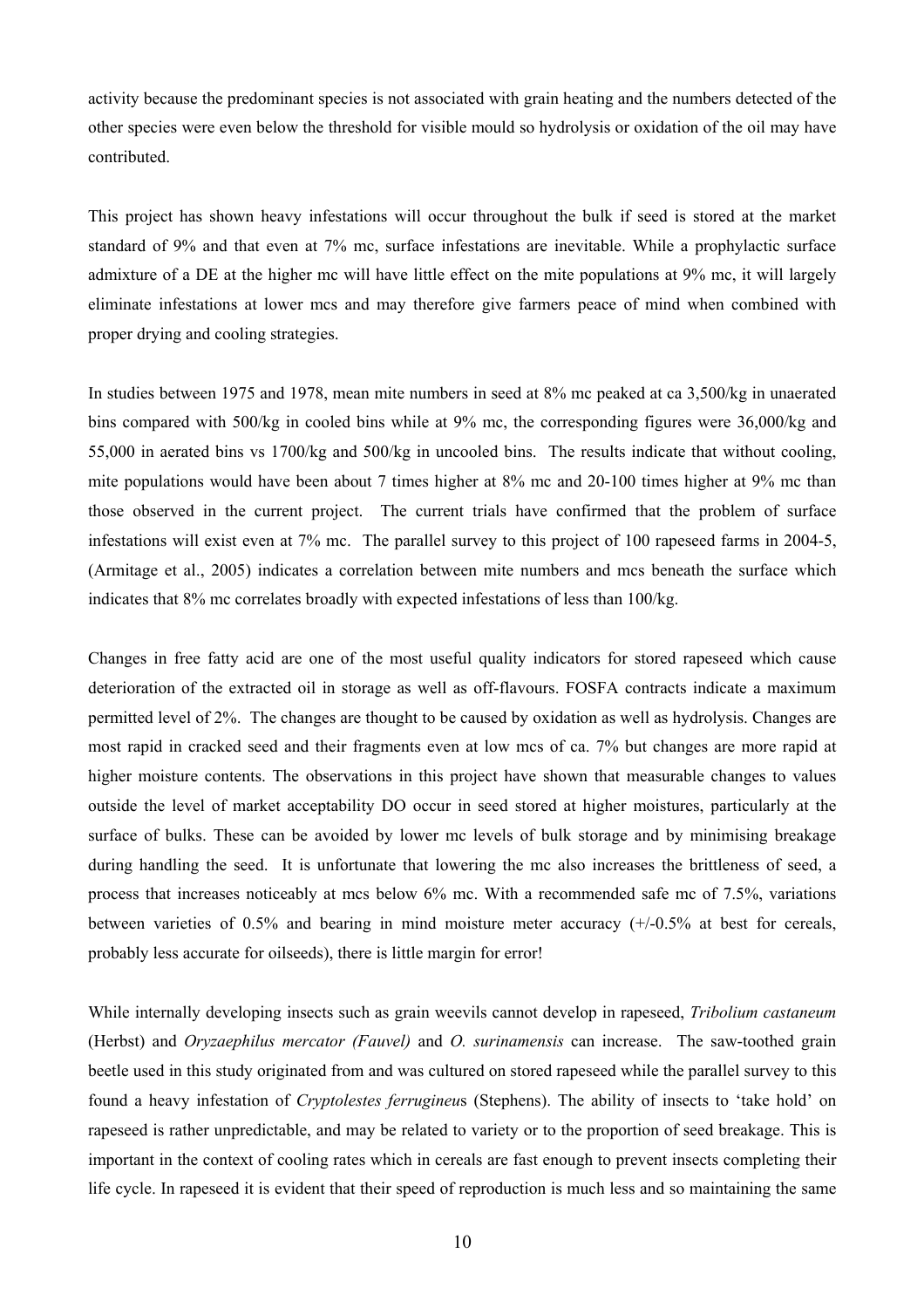rate of cooling may not be as important. In any case, our experiments indicate that cooling will take no longer with a reduced airflow, just longer fan operating times. However, an important rider to this argument is the, as yet unresolved issue of seed heating which is not directly attributable to fungal growth.

### Conclusions

- Critical mcs are 7.6-8.0% (depending on variety) to prevent mite and fungal growth and about 10% and 12% mc to prevent OTA forming organisms and appearance of OTA itself.
- Storage of rapeseed, even if aerated, at or above the market mc of 9% will result in mite infestations throughout the bulk.
- Surface application of diatomaceous earths (DE) will NOT be effective where the bulk is at about 9% moisture content (mc).
- Lowered rates of aeration due to increased resistance to airflow of rapeseed may not be sufficient to prevent seed heating but may result in the same speed of cooling with longer fan operating times.
- FFA changes associated with mc uptake at the surface and high mite populations in seed at around 9% may be enough to increase levels above the market threshold of 2%.
- Storage at 7-7.5% mc will ensure few mites below the surface but infestations may occur at the surface as the mc rises to about 11%.
- Surface application of DE under these circumstances seems quite effective.
- DE application to the surface of rapeseed bulks has the potential to inhibit population growth but is unlikely to succeed in eliminating an existing infestation in the short term.
- The need to treat surface mite infestations needs to be reviewed with processors in the light of any commercial thresholds.
- Best practice for rapeseed storage would be aerated storage at below 7.5 % mc with top-dressing using DEs to discourage mite and insect infestation.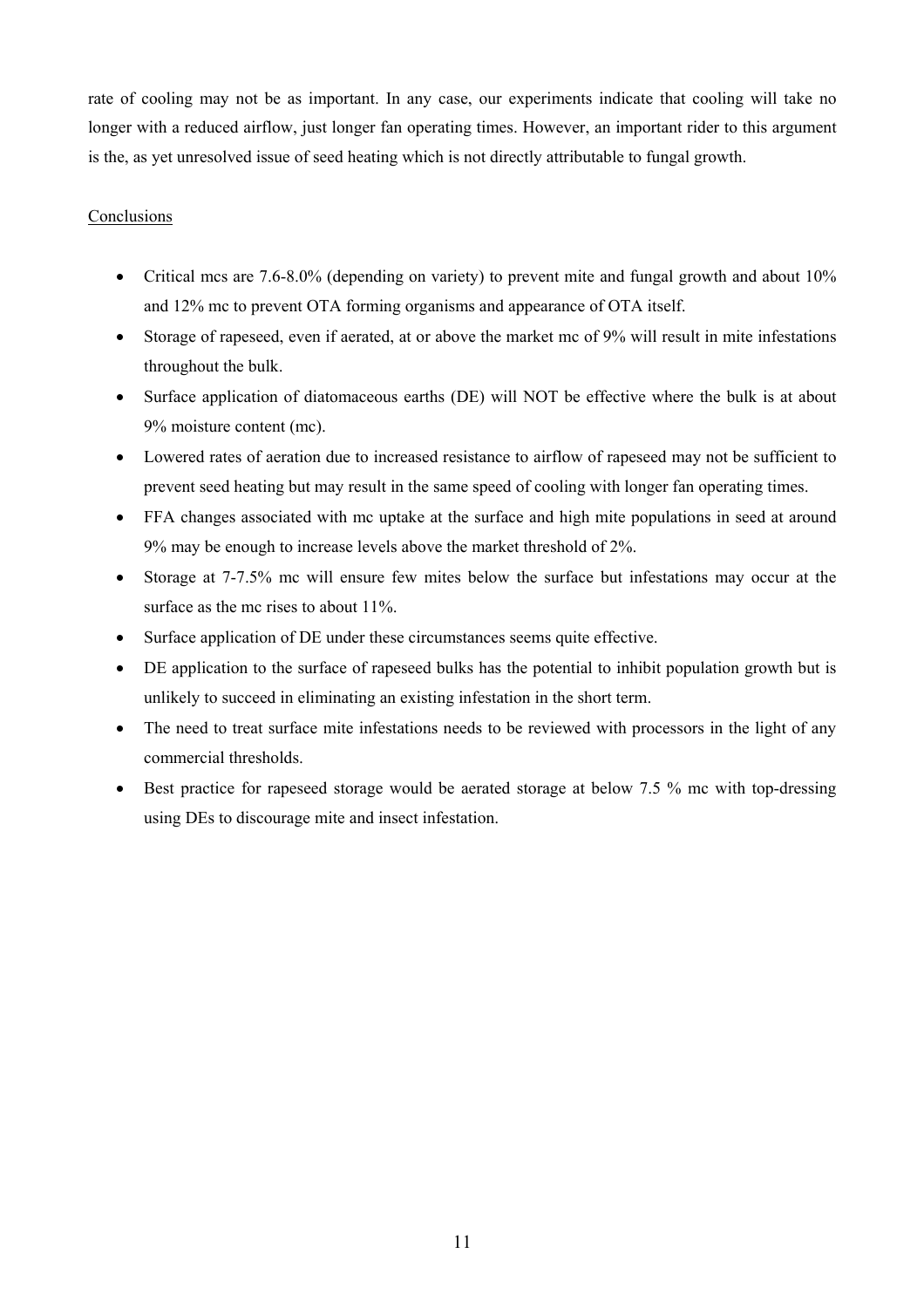#### **TECHNICAL REPORT**

#### **INTRODUCTION**

There is currently insufficient knowledge of oilseed storage principles which would help minimise infestation, mycotoxin, and oil deterioration risks. In particular**,** stored rapeseed is at increased risk from mite infestation following the withdrawal of organophosphate (OP) pesticide treatments. Even in the best scenarios, the surface of rapeseed will absorb atmospheric moisture during the winter, allowing mite infestations to proliferate. Small changes in mc of oilseeds are much more significant than for cereals due to the different equilibrium relative humidity / moisture content relationship.

The main market requirement for rapeseed is oil content above 40% and free fatty acid content below 2%. During storage, oil content can decline and free fatty acid (ffa) can increase depending on temperature, moisture content, infestation and seed breakage (Appelqvist and Loof (1972). It follows that the marketability of the oilseed depends on how the grain is dried and stored (Armitage, 1980). Mite infestations may also be expected to affect the oil and ffa profiles of the seed, particularly as mites can completely hollow out the seeds. Maintaining quality in store is thus a major challenge.

In 1995 a CSL survey (Prickett, 1997) of nearly 100 sites, storing about 80,000 t of rapeseed, showed at least two-thirds treated rapeseed as though it were a cereal; that is, floor drying and cooling at rates that were onethird those required, and half-dosing with pesticides using the most expensive option at nearly £1/tonne. Few stores monitored for mites and around one in eight stores reported mite problems**,** although the survey also indicated that nearly 90% of the sites had mites present - and were thus at risk of infestation. In addition, over 90% of the separate populations collected from the stores survived the (then) maximum recommended organophosphate pesticide treatment of 8ppm.

The main requirement for oilseeds is therefore the availability of an effective protectant to be applied, preferably as a surface treatment and combined with cooling. No OPs are approved for application to oilseeds, however, diatomaceous earths which act by physical action and are thus considered outside the scope of COPR, have been marketed in the UK since October 2001 and have recently been approved by the oilseed crushers. Laboratory tests funded by HGCA (Collins et al., 2001) have shown DEs to have some efficacy on rapeseed but no practical-scale applications have been attempted.

In 1992 HGCA reviewed research requirements for storage of oilseed (Nellist et al. 1992) and the review's recommendations included the need for studies on storage and optimum cooling strategies. This study attempts to address these issues by studying the effectiveness of top-dressing combined with cooling, both at recommended rates and at the one-third airflow that is usually applied to rapeseed. It may be that this reduced airflow **is** justified because of the reduced threat from insects to rapeseed. At the same time, a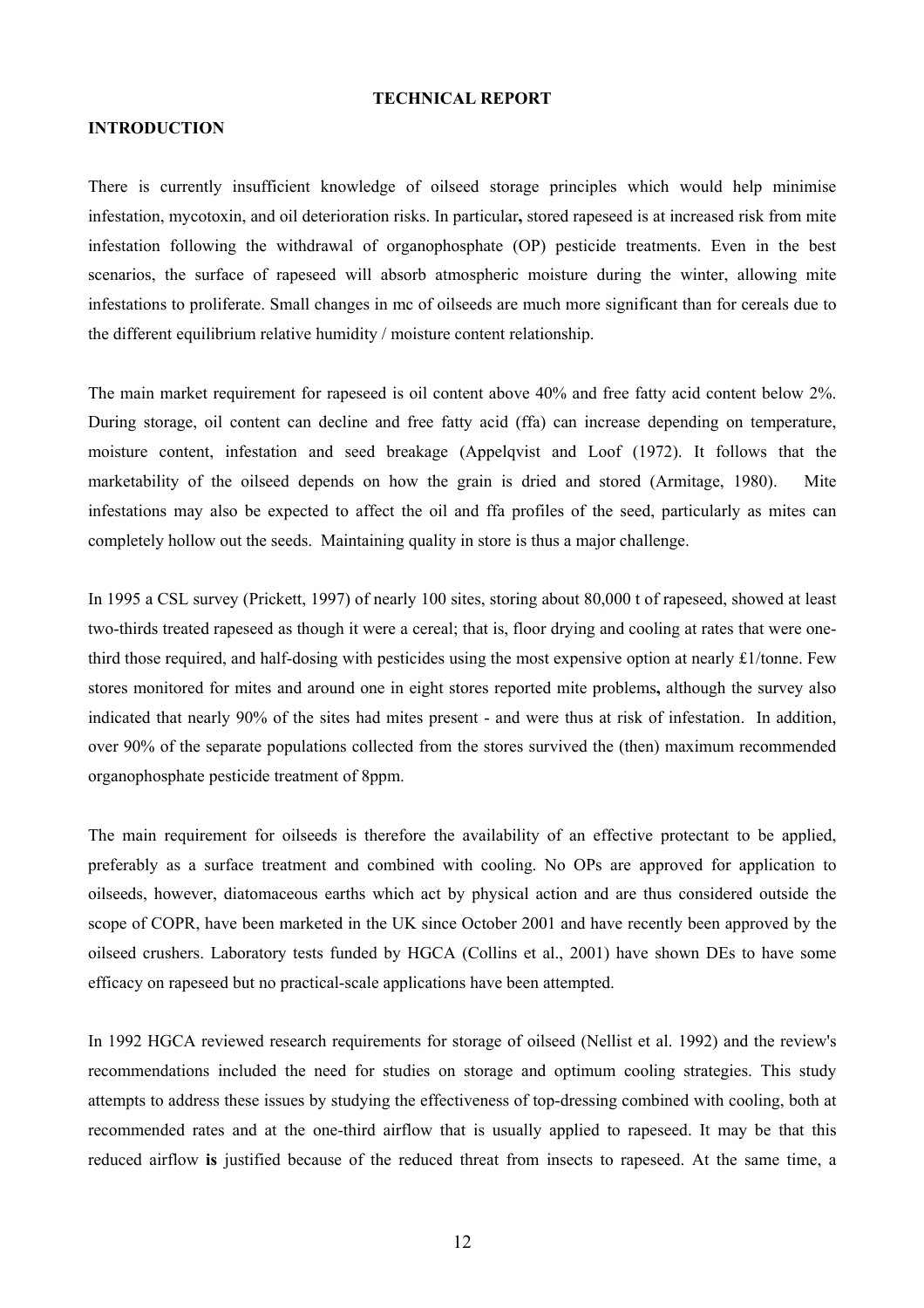serious surface infestation of saw-toothed grain beetle, *Oryzaephilus surinamensis* L., in rapeseed was reported just before this project started.

The aim of the project was to devise and demonstrate a safe, cost-effective storage strategy for oilseeds based on current knowledge and best practice by:-

- **1. a**pplying an integrated pest management regime to oilseed storage based on cooling and surface dressing with DEs.
- **2.** acquiring background information on the equilibrium between moisture content and relative humidity of modern rapeseed varieties.

#### **METHODS AND MATERIALS**

#### Experimental outline

The experiments were based on storage of oilseed in six cooled 20 t, 3m deep bins over 2 seasons. Each year, mite numbers were assessed monthly by sampling and temperatures and moisture content of the seed were monitored to explain changes in pest numbers. FFA levels were also compared each year.

In the first year, the comparison was of seed stored at the maximum market moisture content of ca. 9%. Two bins of seed were treated, as the CSL survey indicated is common practice, at approximately one-third the recommended airflow, two were in addition top dressed with 1g/kg DE and two were treated with 3g/kg DE. Two pest species of mites were added in known number to ensure equal pest challenge and surface samples of seed were taken and exposed to saw-toothed grain beetle to determine the insect threat.. The equilibrium at two temperatures between moisture content and relative humidity of the three rapeseed varieties used in the farm-scale trials were determined by dew point determination.

In the second year, the seed was stored at ca. 7.5% and aeration increased by storing at half depth, as is recommended. The DE treatments were again applied to four of the six bins, as in the first year.

#### Trial details

*Grain* - At the end of July and beginning of August 2003, six loads of rapeseed, varying in mc between 7.3 and 8.3% mc as measured by moisture meter, were received. These comprised three of Recital, two of Pollen and one of Royal. Since the received moisture content was some way beneath the required maximum market level of 9%, the grain was dampened during conveying between two bins before being conveyed back into the original bins after standing for 1-6 days to absorb the applied water.

In the second year, three 25t loads of one variety, Royal, at about 7.5% mc as measured on intake by moisture meter, were received from a single source. Each load was divided between two bins so the seed was stored at half the depth of the previous year.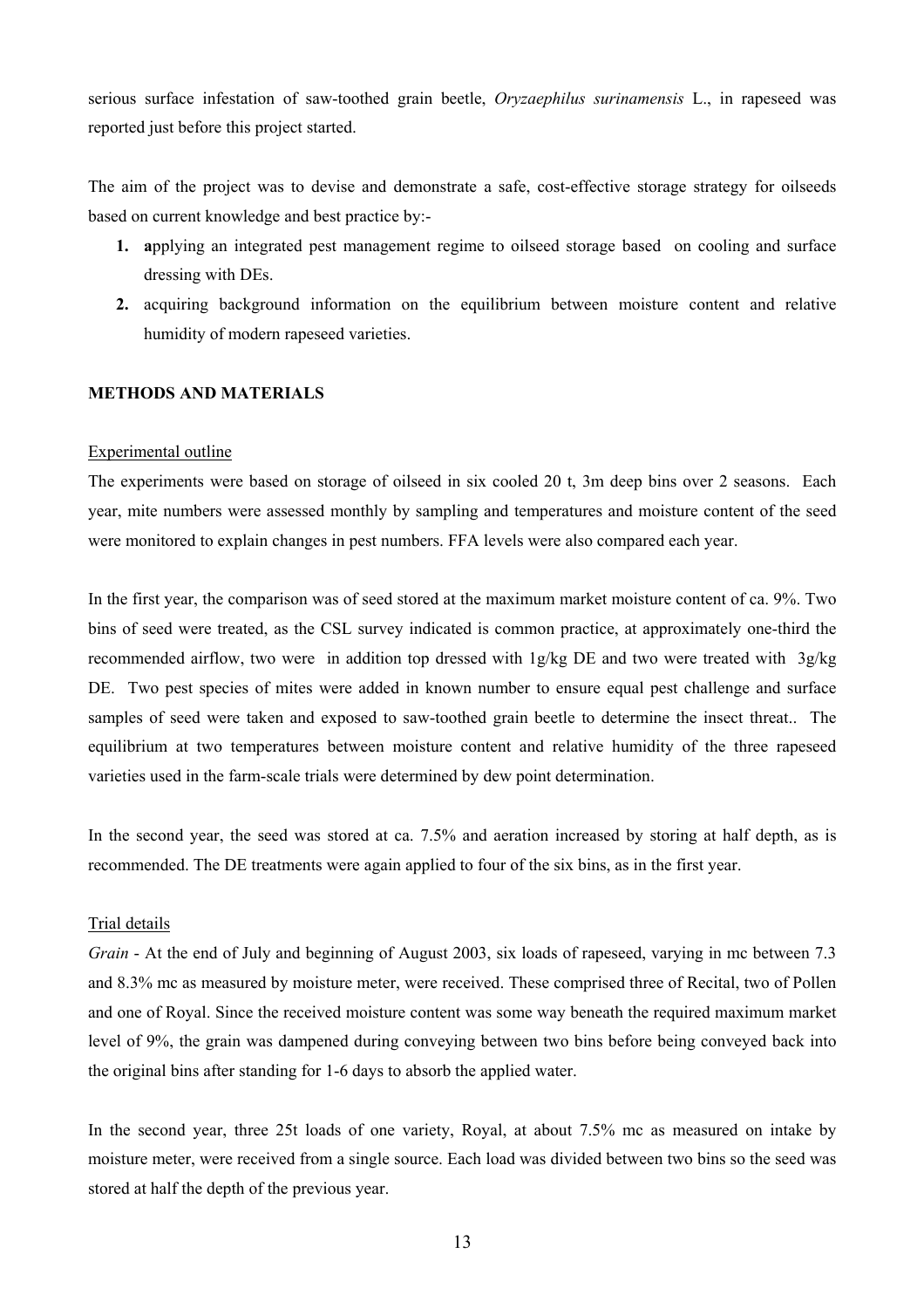*Treatment* – Each year, four of the 6 bins were treated, two at 3 g/kg and two at 1 g/kg. Doses were calculated based on 400g/  $m^2 = 2g/kg$ . Sufficient inert dust was weighed into plastic bags and sprinkled onto the surface of the treated replicates. This was then raked in to a depth of 0.3 m.

*Aeration -* The grain was cooled using 30 W axial fans, switched on and off by differential thermostats set at 6°C. In 2004-5, the differential was reduced to 4°C due to speed the cooling process. Cooling commenced immediately after DE treatment and the airflows were measured with a hot-wire anemometer..

*Introduced infestation* - Each year, initial populations of approximately 1/kg of *Acarus. siro* L. *and Lepidoglyphus destructor* (Schrank) were achieved by introduction into each bin at three depths and nine columns via a narrow-bore plastic pipe, emptied of grain by vacuum.

*Spear samples* - Each month, five samples were withdrawn from each bin at the surface, 1m and 2m. Mite numbers were estimated by sieving through 30 mesh per inch and examining the dust under a binocular microscope. Where mite numbers were very high, a disc divided into areas was used (Solomon, 1962). The moisture content of the samples was determined by the ISO oven method, drying in a ventilated oven at 130°C for 2 h.

*Temperatures* - Temperatures were measured in each bin by a central row of thermocouples. Data was retrieved monthly, inserted into spread sheets and analysed to coincide with the sampling occasions.

*Fungi* - In 2003-4 sub-samples of seed at about 9% mc from the first and final samplings were examined for fungi by a dilution technique. The dilution medium was 0.1% peptone (Oxoid) water and samples were soaked for 1/2 hour and then processed in a stomacher device for 1 minute. The agar medium used was DG18 (Oxoid) with Chloramphenicol and the incubation temperature was 25<sup>o</sup>C, spread plate technique was used and plates were incubated for 5 days. Fungi were not looked for in 2003-4 because the seed, at 7% mc (below 65% erh) was below the critical limit for fungal growth.

*Free fatty acid analysis -* Initial and final samples were taken for ffa analysis by bulking samples from each depth in each bin. The oil was extracted using petroleum ether (boiling range 40-60C), this was evaporated under vacuum at <40C and final traces of solvent were removed using a stream of nitrogen gas. Aliquots of the extracted oil were analysed for free fatty acids using CCFRA (UKAS accredited) method based on British Standard BS EN ISO 660:2000 with titration of the free acids using standard sodium hydroxide solution after dissolution of the oil in hot neutral ethanol. Results are expressed as percentage by weight of oleic acid in the extracted oil.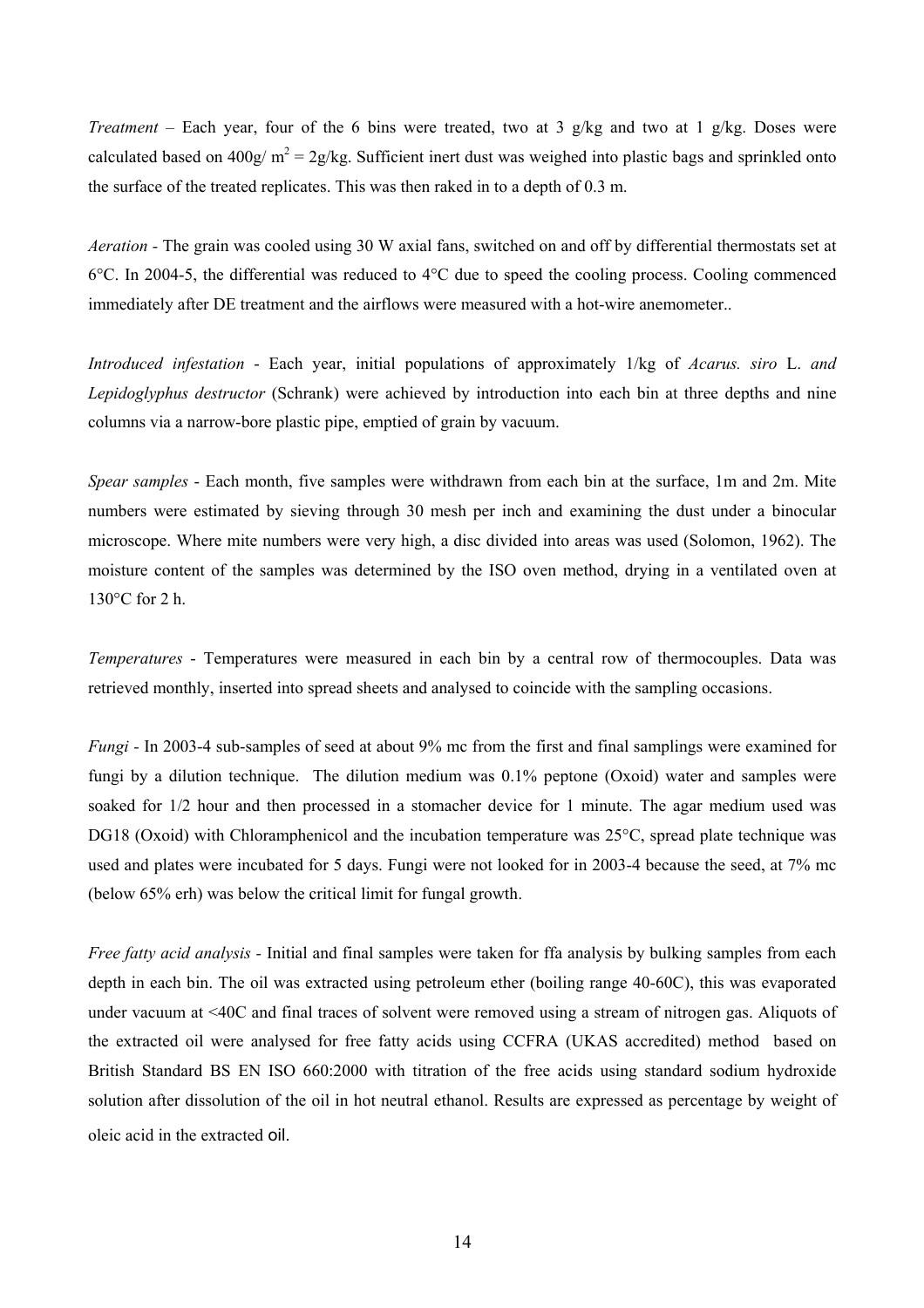*Equilibrium between relative humidity and moisture content of three rapeseed varieties -* In 2003-4, samples of the three varieties taken at delivery were used for the determination of erh/mc equilibrium. The moisture content was determined gravimetrically by drying duplicate samples of 4 to 6g were weighed and the dried in an oven at 103°C for 5 hours according to BS 4289. Samples of each variety were dried by spreading on a tray in a thin layer and leaving for a week or so in a fume cupboard. A range of moisture contents were obtained by increasing the moisture content of the samples following the relevant CSL SOP EFF 230. Appropriate quantities of de-ionised water were added to samples and each sample was shaken for 1 min after the addition of the water and then placed in a CE room at 10°C. They were shaken again for 15 sec after time intervals of 1 hour, 2 hours, 3 hours, at the end of the first day and then daily for 3 days. The samples were not used for at least a week after the addition of the water.

The relative humidity of the conditioned samples was determined in duplicate using about 200 g seed in 0.45 kg Kilner jars using a dew point meter, allowing 1h for each sample to equilibrate with the dew point probe and ½ h between readings. The calibration of the dew point meter was checked using saturated salt solutions of MgCl2, Mg(NO3)2, NaCl and KCl subtending relative humidities of 32.8, 52.9, 75.3 and 84.3 respectively. These measurements were carried out at 10°C and 20°C.

*Effects on saw-toothed grain beetle of top-dressing rapeseed with DE*- Surface samples of oilseed rape taken from the six bins in October 2003 were bulked and stored in a room maintained at 10°C before use. A proportion (10%) was broken up in a grinder. The rapeseed from each bin was divided into approximately 40 g lots and five replicate jars were set up for each bin.

A field strain of *O. surinamensis* was used that had been bred on oilseed rape for at least eight generations at 25°C and 70% rh. and 25 adults of unknown age were added to each jar. The jars were put into a controlled environment room at 25°C and 70% rh. for 21 days after which time adult mortality was assessed. The seed was then returned to the jars and incubated for a further 7 weeks to allow next generation of insects to develop when numbers of live and dead  $F_1$  insects were counted to assess inhibition of population development.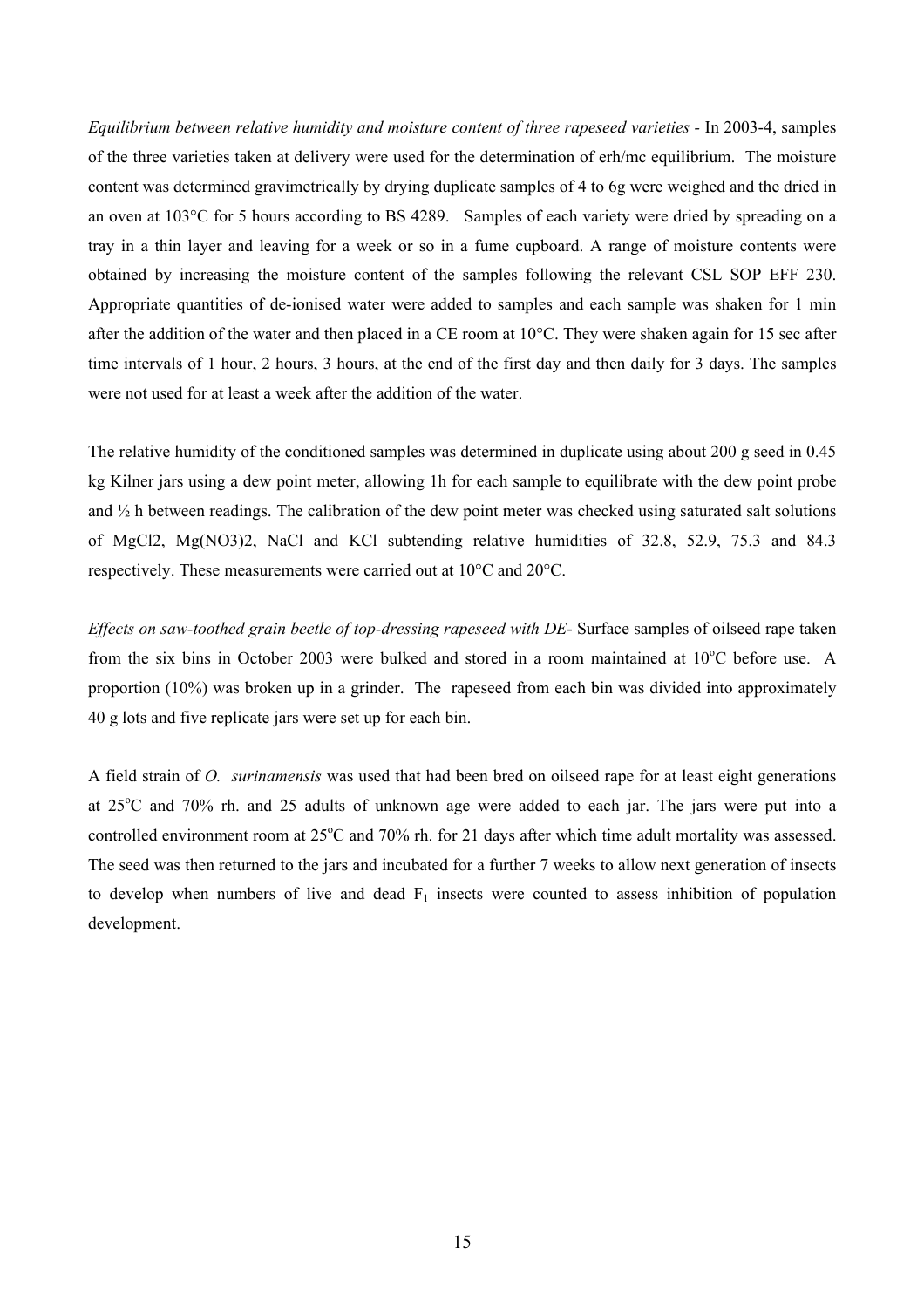#### **RESULTS AND DISCUSSION**

#### *Equilibrium relative humidity and moisture contents*

The safe relative humidity for storage, because fungi and mites cannot increase below this level, is 65% rh, corresponding to 7.6-8.0% mc (Table 1), the highest value being for Recital and the lowest for Royal. Another critical point for mc is 80% to allow the growth of Ochratoxin (OTA) forming *Penicillium verrucosum* and 85% for the production by this fungus of OTA. The corresponding mcs were about 10 and 12% respectively.

In 2003-4, the seed in the six bins was dampened to 8.9-9.3% mc (72-74% erh) in four of the six bins as measured by the moisture contents at 1m and 2m (Table 2). The remaining two bins were those treated with DEs, one at  $1g/kg$  (Bin5) which was 9.3-9.6% mc (74-76% erh) and one at  $3g/kg$  (Bin 2) which was 9.5-10.0 % mc (77-79% erh). Moistures beneath the surface rarely varied by more than 1% between samplings. In contrast, the moisture of seed at the surface rose to a peak of above 13% (86-88% erh) in January.

In 2004-5, the seed was delivered at 7.1-7.3% moisture content (58-60% erh) and fell by 0.2-0.4% mc at 1m and 2m during the early stages of cooling (Table 3). Surface moistures rose to a peak of about 11% (80% erh) at the end of November.

In 1977, Pixton and Warburton found slightly greater variation than described here, between winter and Spring sown varieties, Hektor and Gulle and a Canadian 'zero-zero' variety, Tower, which were in equilibrium with 7.5, 7.7 and 8.3% mc respectively at 70 % erh (adsorption curve) which was then considered the safe storage erh. This was a range of about 0.8%mc at 70% rh, compared with 0.5% at 65% rh noted in these experiments (estimated by extrapolation to ca 8.2-8.7% mc at 70% rh). The older varieties, Hektor and Gulle may therefore have had significantly lower safe storage mcs than the zero-zero varieties Tower and the three varieties tested in this project.

#### *Temperatures and aeration*

In 2003-4, (Fig. 1) the seed was delivered at 20-22 °C and drifted up to about 25 °C before the fans were switched on 12/9 delivering 4.4-4.7 cum/h/t, approximately half the rate recommended for cereals. In 419 hours aeration up to  $6<sup>th</sup>$  October, the temperatures Fig 2) were reduced to below 15 $\degree$ C in all bins but one. The exception was Bin 6, one of those surface treated at 3g/kg DE, where the seed heated up to a peak of 35°C, despite the ventilation and had to be cooled for about 280 h continuous ventilation at 5x the experimental rate. Between  $6<sup>th</sup>$  October and  $27<sup>th</sup>$  November, the fans did not blow due to a failure of the automatic switching but when this was corrected, temperatures fell to below 10 $^{\circ}$ C after over 700 h aeration by 17<sup>th</sup> February and finally to about  $7^{\circ}$ C by  $12^{\text{th}}$  March after 850 h aeration.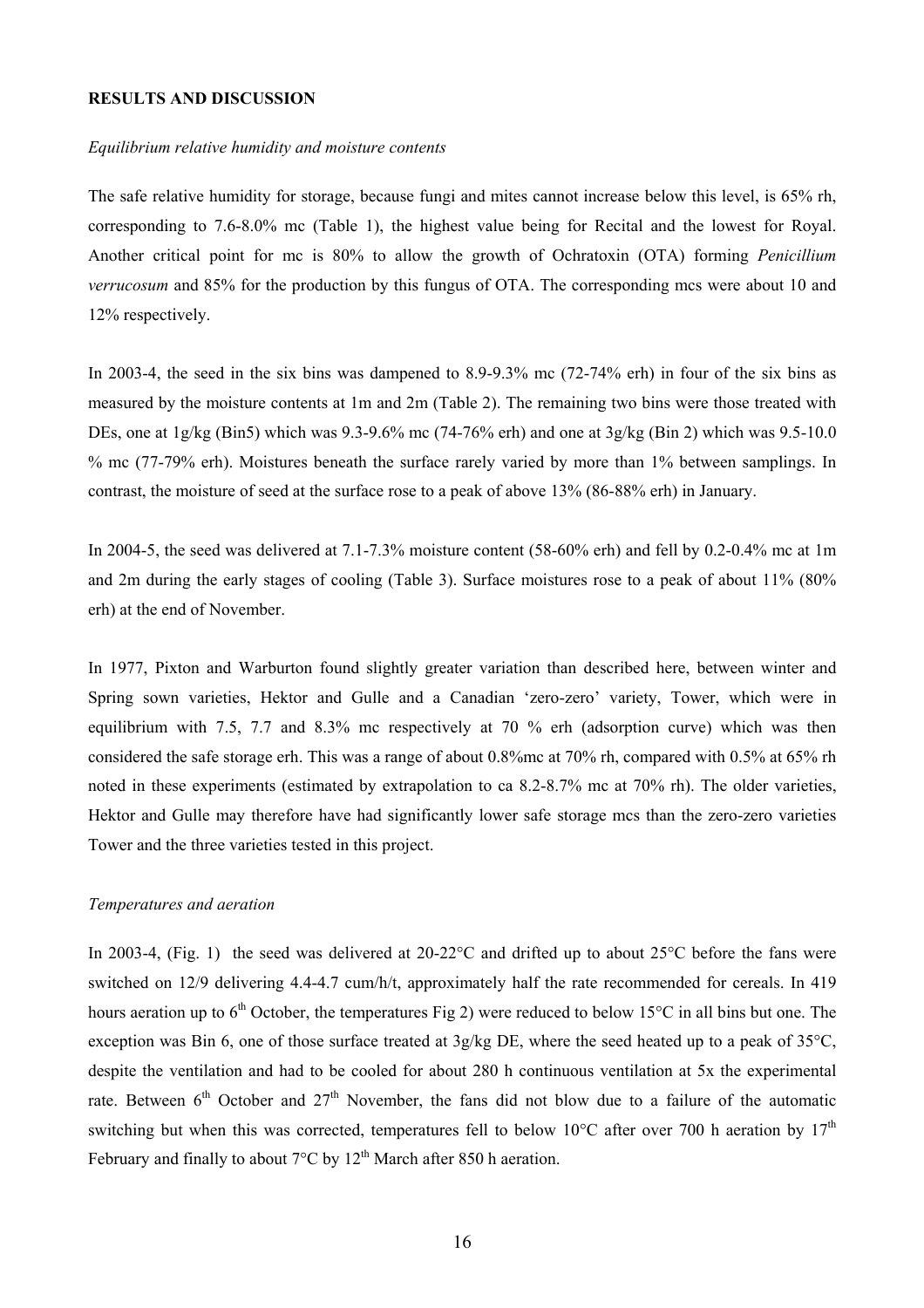In 2004-5, (Fig. 3) the seed at 7% mc was delivered at 20-25 °C and mean temperatures at 1m fell below 15°C by early October after 200 h aeration (Fig 4) at 8.5- 10.2 cu m/h/t, to below 10°C by mid November after 350h aeration and to about 7°C by the end of the test and using 374 h aeration.

There was little difference between the rate of cooling when the grain was stored, as is common practice at the same depth as cereals, (thus effectively halving the airflow), with storing the seed at half depth, to ensure the airflow was as recommended. There *was* a difference however in the hours the fans operated which was, as expected approximately double. This may suggest that the depth of stored seed for cooling need not be reduced to ensure the higher airflow rate necessary for inhibiting insect development for cereals (because few insects develop in oilseed). Nevertheless, it should be noted that this reduced airflow was not sufficient to prevent heating in one of the bins of seed stored at the higher mc. The heating observed was unlikely to have been solely due to fungal activity (see below) and hydrolysis or oxidation of the oil may have contributed.

#### *Mite numbers*

In 2003-4, the most numerous mites in seed at about 9% mc were *Acarus* sp. At 2m, they were usually below 1000/kg (Table 4) with one exception, the damper Bin 2, which was top-dressed with 3g/kg DE. Here populations exceeded 1,000/kg by November and peaked at over 10,000/kg by February. At 1m, *Acarus* numbers rose steadily and usually exceed 1,000/kg by the end of the test. Again, the exception was Bin 2 where mcs exceeded 10,000/kg by December. At the surface though, mites exceeded 10,000/kg in five of the six bins by December or January. The exception was Bin 6, treated with 3 g/kg DE and which was the bin that heated during storage where numbers were below 1,000/kg, even in March. Since there was little difference between bins, it can therefore be concluded that the surface DE treatments did not serve to control *Acarus* populations when the bulk mc was 9% or above. *Lepidoglyphus* populations showed similar trends (Table 5), numbers beneath the surface were generally less than 1,000/kg and were between 1,000 and 10,000/kg at the surface. They were more numerous than *Acarus* however in heating Bin 6.

In 2004-5, *Acarus* were again the most numerous mite species in seed at 7% mc and exceeded 10,000/kg at the surface of the control bins but were usually below 1,000/kg at 0.75 and 1.5m depth (Table 6). There were no *Acarus* in any of the top-dressed bins, usually less than 1/kg *Lepidoglyphus* beneath the surface and usually less than 100/kg/kg in the top-dressed bins compared with several thousand per kg in the control bins (Table 7). It can therefore be concluded that this big difference in surface numbers of mites between topdressed and untreated bins indicates the success of DE treatments in seed at about 7% mc.

Predatory mites occurred more sporadically during the trials. In 2003-4 on seed at 9% mc, gamasid mites were commonest and they occurred throughout the bins and most frequently in the dampest bins (2 and 6)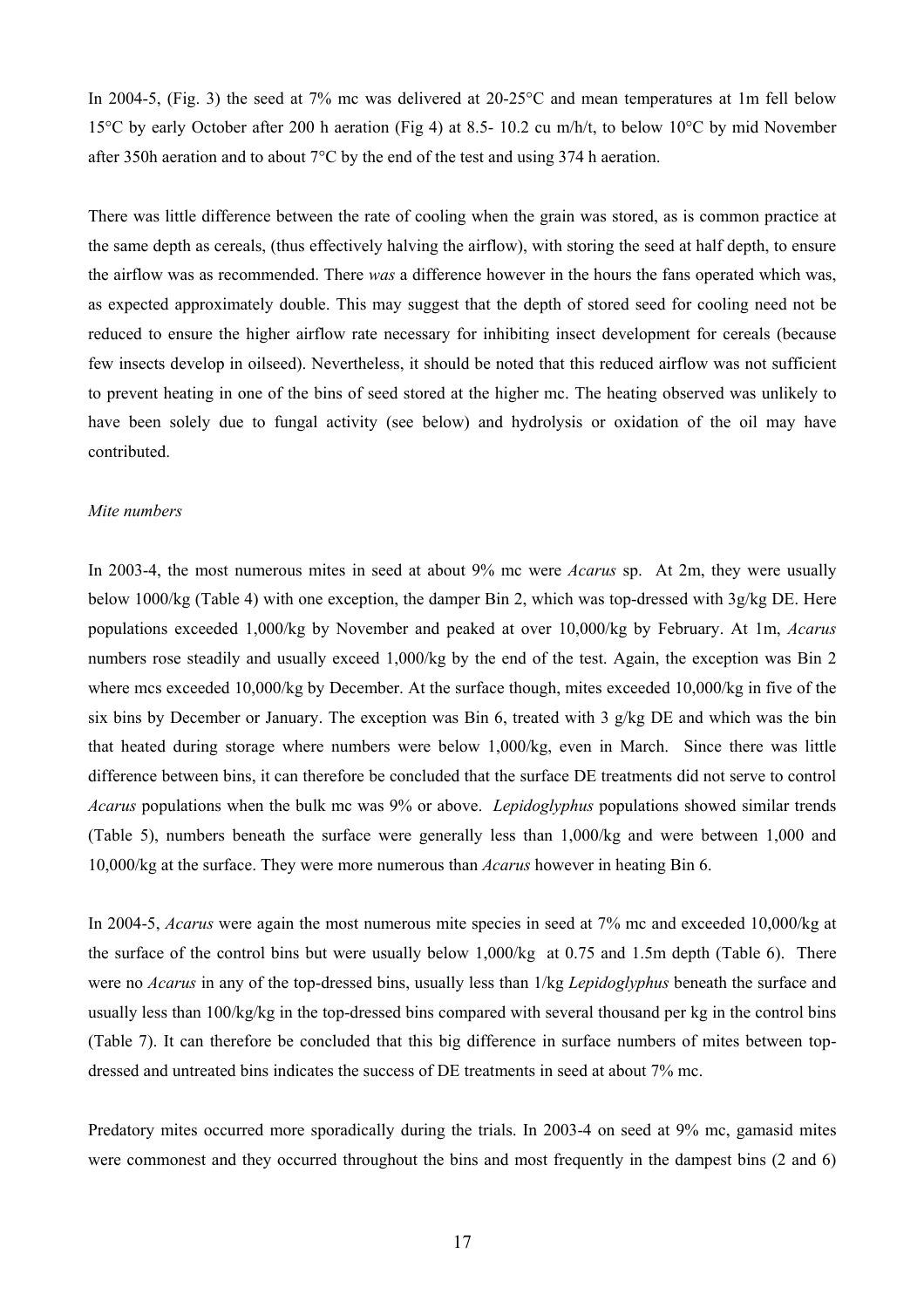which were also the dampest (Table 8). In 2004-5, both Cheyletus and gamasids occurred, mainly at the surface of the control bins (5 and 6) (Table 9).

Mites feed directly on oilseed rape, can completely hollow out individual seeds, impart a taint and cause allergies in those handling infested seed, yet paradoxically have not been associated with a rise in FFA levels (Mills et al, 1978). This project has shown that heavy infestations will occur throughout the bulk if seed is stored at the market standard of 9% and that even at 7% mc, surface infestations will be inevitable. While a prophylactic surface admixture of a DE at the higher mc will have little effect on the mite populations, it will largely eliminate infestations at lower mcs and may therefore give farmers peace of mind when combined with proper drying and cooling strategies.

Between 1975 and 1978 (Armitage, 1980), I compared the storage of Primor variety seed at approximately 8% mc (7.8-8.0%) and at 9% mc (9.3-9.6%) mc stored in aerated and unaerated bins. Mean mite numbers in seed at 8% mc peaked at ca 3,500 / kg in unaerated bins compared with 500/kg in cooled bins while at 9% mc, the corresponding figures were 36,000/kg and 55,000 in aerated bins vs 1700/kg and 500/kg in uncooled bins. In the current test, I did not compare unaerated with aerated bins, since the practice is now well established, but the former results indicate that without cooling, mite populations would have been about 7 times higher at 8% mc and 20-100 times higher at 9% mc. By presenting the results as mean numbers of mites, these earlier results perhaps underestimated the seriousness of surface mite populations, even at the lower mc of 8% and the current trials have confirmed that this problem will exist even at 7% mc. The parallel survey to this project of 100 rapeseed farms in 2004-5 (Armitage et al., 2005) indicates a correlation between mite numbers and mcs beneath the surface which indicates that 8% mc correlates broadly with expected infestations of less than 100/kg.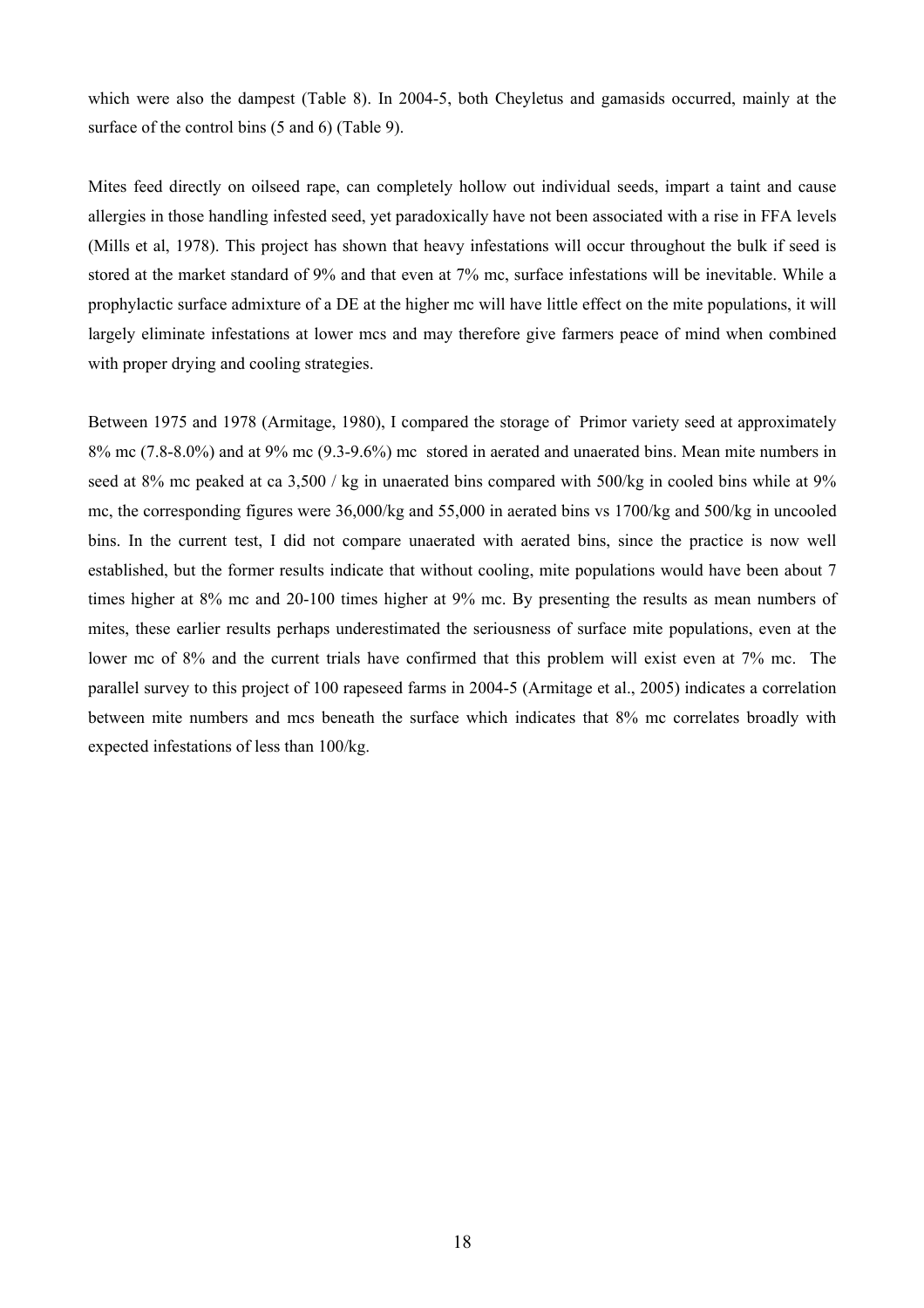In 2003-4 in seed at 9% mc, free fatty acid levels were initially 0.2-0.4% and at the end of the test were in the range 0.7-3.1% at the surface, 0.3-1.9% at 1m and 0.5-1.5% at 2m (Table 10). The greatest changes therefore appeared to be at the surface where mcs and mite numbers were highest and the greatest changes occurred in Bins 2 and 6, which were initially the dampest. In 2004-5, in seed at 7%, ffa levels did not show any consistent changes during storage (Table 11).

Changes in free fatty acid are one of the most useful quality indicators for stored rapeseed which cause deterioration of the extracted oil in storage as well as off-flavours. FOSFA contracts indicate a maximum permitted level of 2%. The changes are thought to be caused by oxidation (Steward and Bewley, 1980) as well as hydrolysis (Reuss and Cassells, 2004). Changes are most rapid in cracked seed and their fragments (Appelqvist and Loof, 1972) even at low mcs of ca. 7% but changes are more rapid at higher moisture contents. The observations in this project have shown that measurable changes to values outside the level of market acceptability DO occur in seed stored at higher moistures, particularly at the surface of bulks. These can be avoided by lower mc levels of bulk storage and by minimising breakage during handling the seed. It is unfortunate that lowering the mc also increases the brittleness of seed, a process that increases noticeably at mcs below 7% (Appleqvist and Loof, 1972). With a recommended safe mc of 7.5%, variations between varieties of 0.5% and bearing in mind moisture meter accuracy of +/- 0.5% at best for cereals and probably worse for oilseeds; there is little margin for error !

#### *Fungi*

Storage fungi detected included *Wallemia sebi*, *Eurotium* spp, *Aspergillus* spp. and *Penicillium* spp including *P. verrucosum*, responsible for OTA production. Storage fungi were present only in low numbers at the start of the experiment but had increased to over 1,000 colony forming units (cfu) /g in most cases by the end (Table 12). The highest counts were in the dampest bins (2 and 6) where counts were over 10,000 cfu/g and the most numerous fungus was *W. sebi*. The heating that occurred in Bin 6 cannot therefore be solely attributed to fungal activity because the predominant species is not associated with grain heating and the numbers detected of the other species were even below the threshold for visible mould, which is usually around 10,000 cfu/g.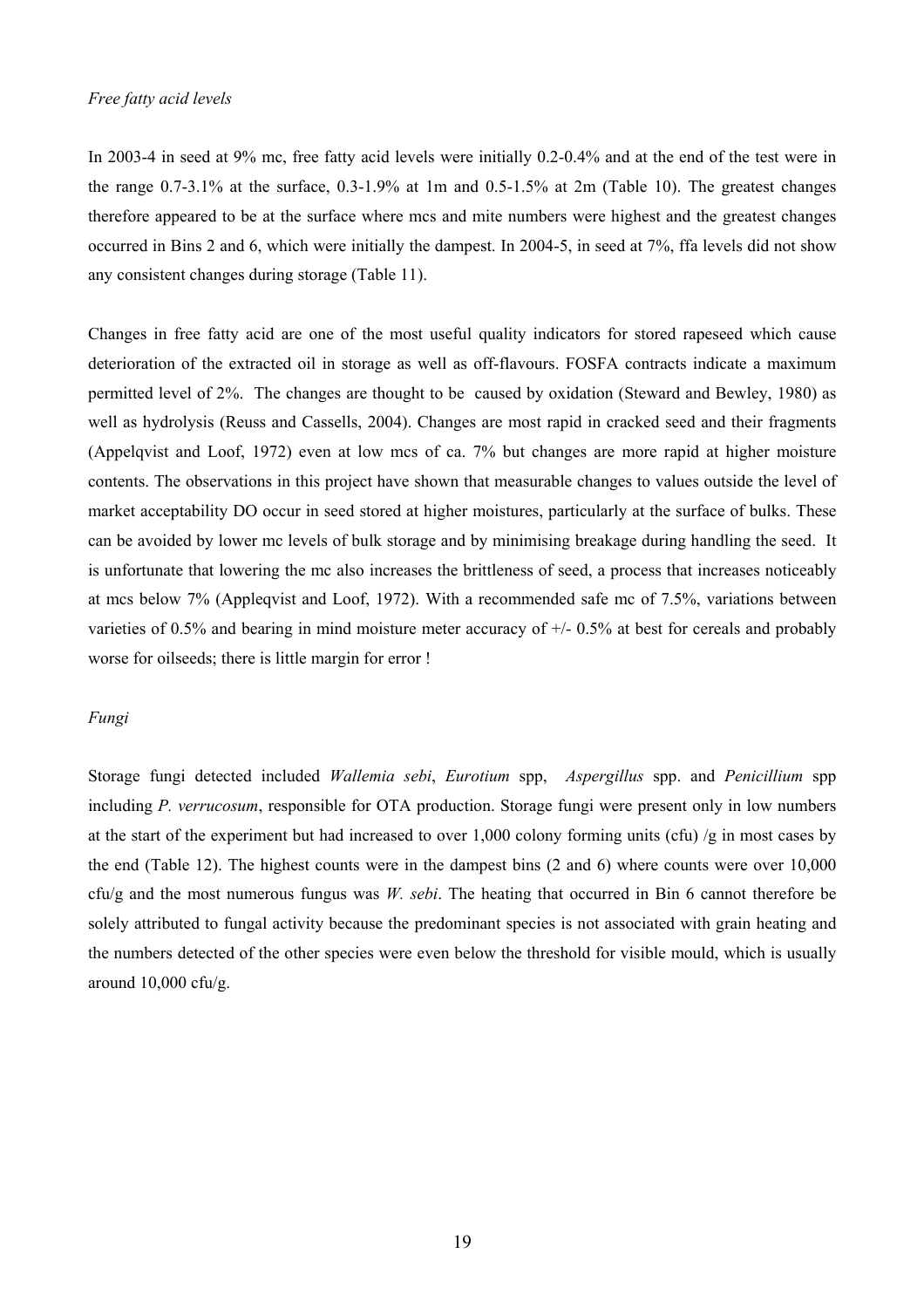#### *Effects on saw-toothed grain beetle of top-dressing rapeseed with DE*

The highest adult mortality and population inhibition were recorded in samples from Bins 5 and 6 (Table 13). However, Bin 5 had been treated with 1 g/kg, whereas Bin 6 had been treated with 3g/kg. Bins 2 and 4 gave similar results even though different doses had been applied. This suggests that the treatments may have been uneven, leading to a variation in doses between the bins. Nevertheless, with population inhibition of two bins at over 90%, the potential of DE treatments against insects in practical conditions is clear. During the same time, numbers in the untreated controls had nearly doubled indicating the ability of this strain to slowly increase on rapeseed.

While internally developing insects such as grain weevils cannot develop in rapeseed, Sinha (1976) found that *Tribolium castaneum* (Herbst) and *Oryzaephilus mercator* (Fauvel) reproduced well, while Amos (1990) found that only *O. surinamensis* could actually increase. The saw-toothed grain beetle used in this study originated from, and was cultured on, stored rapeseed, while the parallel survey to this study (Armitage et al., 2005) found a heavy infestation of *Cryptolestes ferrugineus* (Stephens), even though the laboratory tests indicated it could not increase on rapeseed (Amos, 1990). It is therefore evident that the ability for insects to 'take hold' on rapeseed is rather unpredictable, perhaps related to variety or to the proportion of seed breakage. This is important in the context of cooling rates which in cereals are fast enough to prevent insects completing their life cycle. In rapeseed it is evident that their speed of reproduction is much less and so maintaining the same rate of cooling may not be so of the important. In any case, our experiments indicate that cooling will take no longer with a reduced airflow, just longer fan operating times. However, an important rider to this argument is the, as yet unresolved, issue of seed heating which is not directly attributable to fungal growth.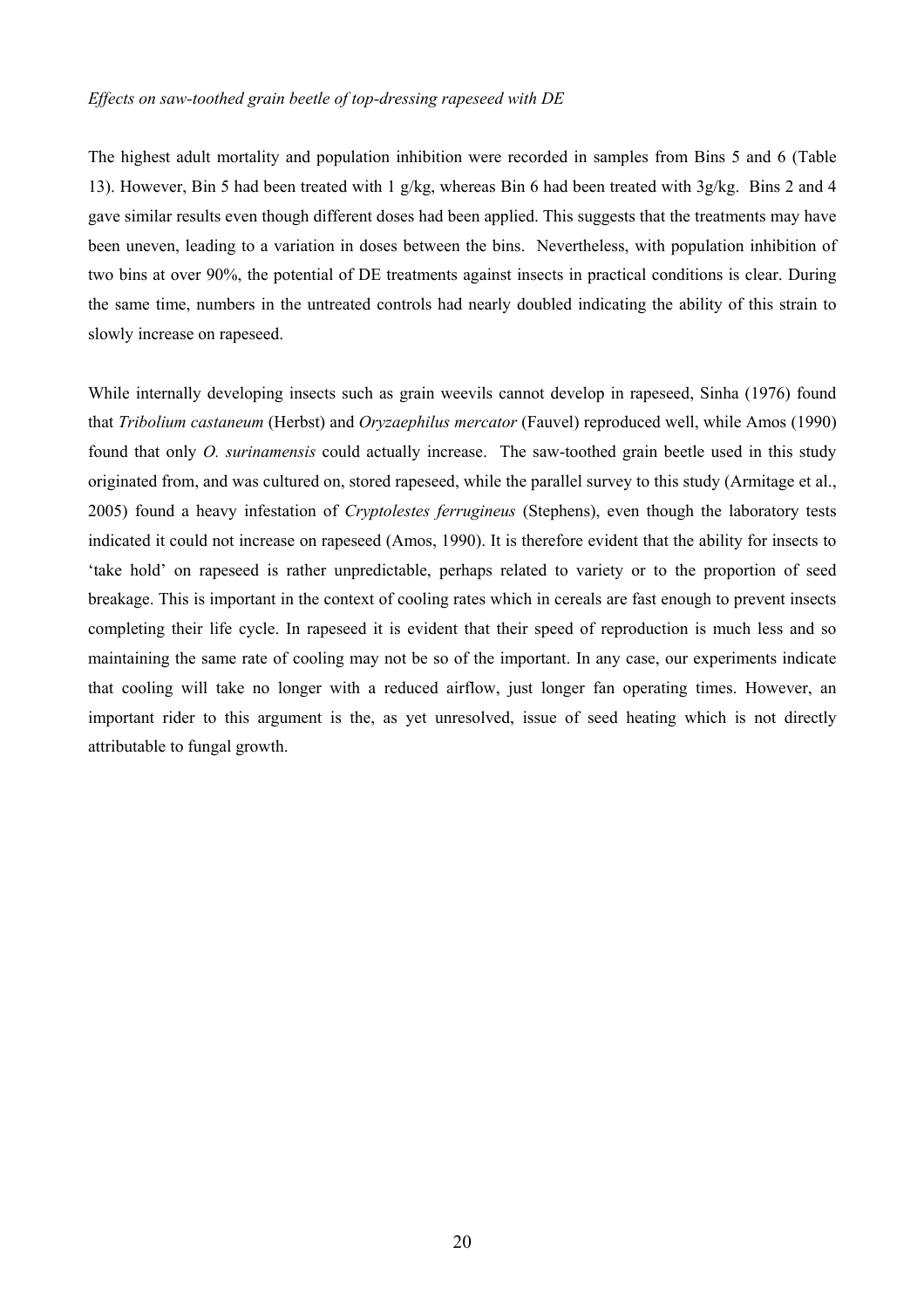#### **CONCLUSIONS**

- Storage of rapeseed, even if aerated, at or above the market mc of 9% will result in mite infestations throughout the bulk.
- Surface application of diatomaceous earths (DE) will not be effective where the bulk is at about 9% moisture content (mc).
- Lowered rates of aeration due to increased resistance to airflow of rapeseed may not be sufficient to prevent seed heating but may result in the same speed of cooling with longer fan operating times.
- FFA changes associated with mc uptake at the surface and high mite populations in seed at around 9% may be enough to increase levels above the market threshold of 2%.
- Storage at 7-7.5% mc will ensure few mites below the surface but infestations may occur at the surface as the mc rises to about 11%.
- Surface application of DE under these circumstances seems quite effective.
- DE application to the surface of rapeseed bulks has the potential to inhibit population growth but is unlikely to succeed in eliminating an existing infestation in the short term.
- The necessity of treating surface mite infestations needs to be reviewed with processors in the light of any commercial thresholds.
- Best practice for rapeseed storage would be aerated storage at below 7.5 % mc with top-dressing using DEs to discourage mite and insect infestation.

#### **ACKNOWLEDGEMENTS**

Dean Cook recorded and analysed the temperature data and carried out the DE treatment in 2004, Debbie Collins carried out the insect bioassays with DE, Tim Wontner-Smith carried out the erh / mc determinations and Rifat Rizvi the mould counts.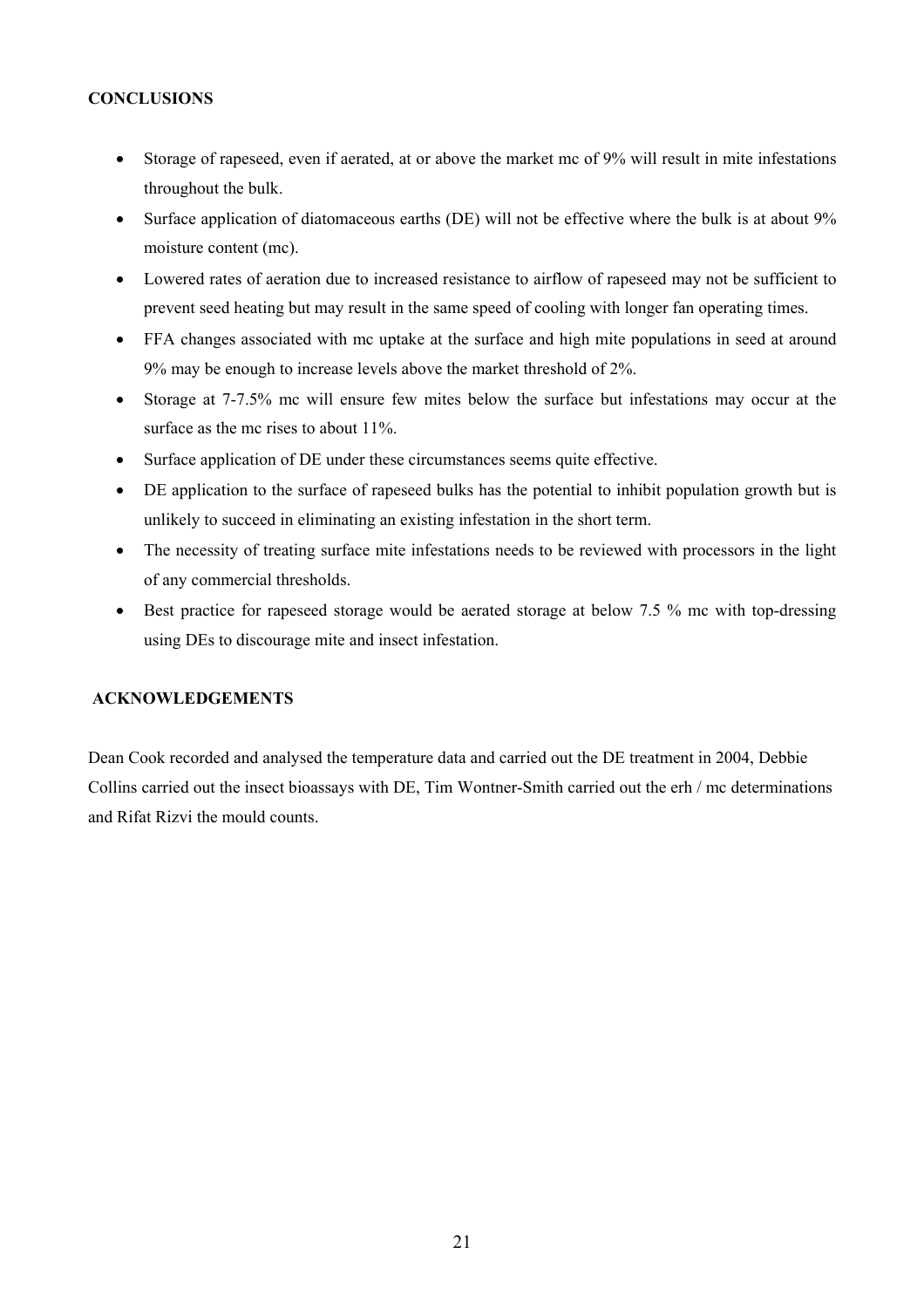#### **References**

- Amos, K.M. 1990. An assessment of different varieties of oilseed rape by a range of stored product insect pests. MAFF, Slough Laboratory Report, (22) 8pp.
- Appelqvist, L.A. and Loof, B. 1972. Post-harvest handling and storage of rapeseed. Chapter 5, pp 60-100 in: Appelqvist, L.A. and Ohlson R. (eds) Rapeseed. Cultivation, composition and processing and utilization. Elsevier, Amsterdam, 391 pp.
- Armitage, D.M. 1980. The effect of aeration on the development of mite populations in rapeseed. Journal of Stored Products Research 16, 93-102.
- Armitage, D.M., Prickett, A.J., Norman, K., and Wildey, K.B. (2005). Survey of current harvesting, drying and storage practices with oilseed rape. HGCA Project Report No. 371. 48pp, HGCA, London
- Collins, D.A,. Armitage, D.M., Cook, D.A.. Buckland, A and Bell, J. 2001. Alternatives to organophosphorus compounds for the control of storage mites. HGCA Project Report no. 249, 163pp., HGCA, London
- Home-Grown Cereals Authority 1992. Drying and storage of oilseed rape in the UK. Part 1. Physical and engineering aspects by M.E.Nellist and D.M.Bruce. Part 2. Pest control of oilseed rape by D.R.Wilkin and P.D. Cox. 45 pp. HGCA Oilseeds Research Review No. OS6, HGCA, London.
- Howe, R.W. (1956) The biology of the two common storage species of *Oryzaephilus* (Coleoptera, Cucujidae). Ann. Appl. Biol*.* 44, 341-355.
- Mills, J.T., Sinha, R.N. and Wallace, H.A.H. 1978.. Assessment of quality criteria of stored rapeseed a multivariate study. Journal of Stored Products Research. 14, 121-133.
- Nellist, M.E., Bruce, D.M. , Wilkin, D.R. and Cox, P.D. 1992. Drying and storage of oilseed rape in the UK. HGCA Oilseeds Research Review No. OS6, 84+48pp. HGCA, London.
- Pixton, S.W. and Warburton, S. 1977. The moisture content equilibrium relative humidity relationship and oil composition of rapeseed. Journal of Stored Products Research, 11, 77-81.
- Prickett A. 1997. Oilseed stored 1995, England. Pest management. MAFF Central Science Laboratory Rep. 102.
- Reuss, R and Cassells, J. 2004. The effect of storage conditions on the quality of Australian canola (rapeseed), *Brassica napus* L. 498-503 In: Proceedings of the 8<sup>th</sup> International Working Conference on Stored Product Protection, York, July 2002 Credland, P.F., Armitage, D.M., Bell, C.H., Cogan, P.M. and Highley, E (Eds.) CABI publishing, Wallingford, UK.
- Sinha, R.N. 1976. Susceptibility of small bulks of rapeseed and sunflower seeds to some stored product insects. Journal of Economic Entomology, 69, 21-24.
- Solomon, M.E. 1962. Notes on the extraction and quantitative estimation of the Acaridae (Acarina). Progress in Soil Zoology. Proceedings of a colloquium on research methods in soil zoology, Rothamsted, 1, 305- 307.
- Steward, R.R.C. and Bewley, J.D. 1980. Liqid peroxidation asociated with accelerated ageing of soybean axes. Plant Physiology 65, 245-248.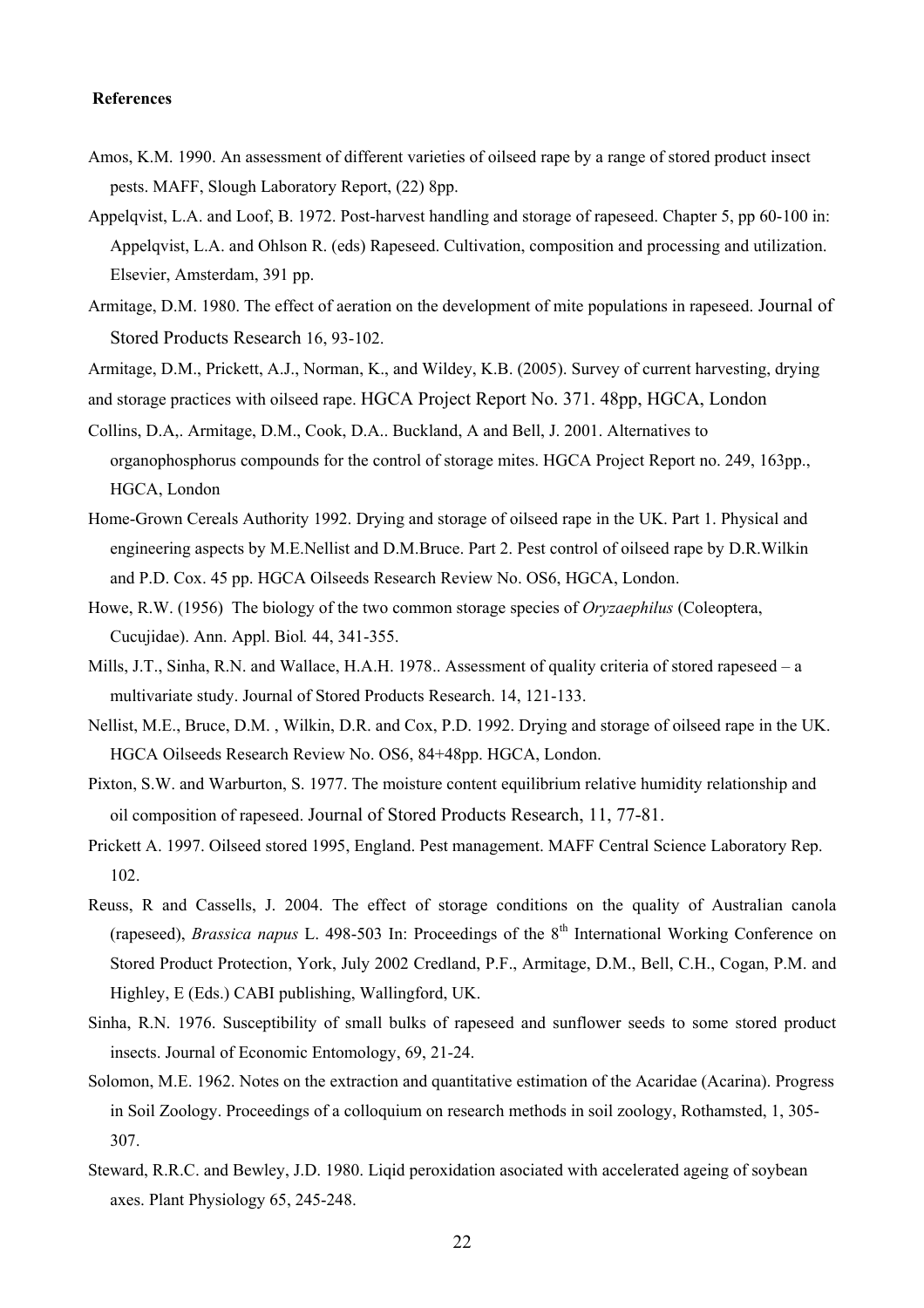The relative humidity moisture content equilibrium (absorption curve) of three rapeseed varieties at two temperatures.

| Moisture    | Relative humidity (%) |                |  |  |
|-------------|-----------------------|----------------|--|--|
| content (%) | $20^{\circ}$ C        | $10^{\circ}$ C |  |  |
| a. Recital  |                       |                |  |  |
| 5.9         | 43                    | 41             |  |  |
| 6.0         | 47                    | 45             |  |  |
| 8.1         | 65                    | 64             |  |  |
| 9.0         | 72                    | 71             |  |  |
| 10.3        | 80                    | 79             |  |  |
| 13.1        | 87                    | 84             |  |  |
| 13.6        | 89                    | 89             |  |  |
| b. Royal    |                       |                |  |  |
| 5.9         | 43                    | 41             |  |  |
| 6.0         | 46                    | 43             |  |  |
| 7.7         | 65                    | 63             |  |  |
| 8.8         | 72                    | 69             |  |  |
| 10.4        | 78                    | 76             |  |  |
| 12.9        | 86                    | 85             |  |  |
| 13.9        | 89                    | 87             |  |  |
| c. Pollen   |                       |                |  |  |
| 5.9         | 43                    | 42             |  |  |
| 6.1         | 49                    | 47             |  |  |
| 7.8         | 64                    | 64             |  |  |
| 9.0         | 74                    | 74             |  |  |
| 10.4        | 78                    | 77             |  |  |
| 13.0        | 89                    | 89             |  |  |
| 14.0        | 92                    | 92             |  |  |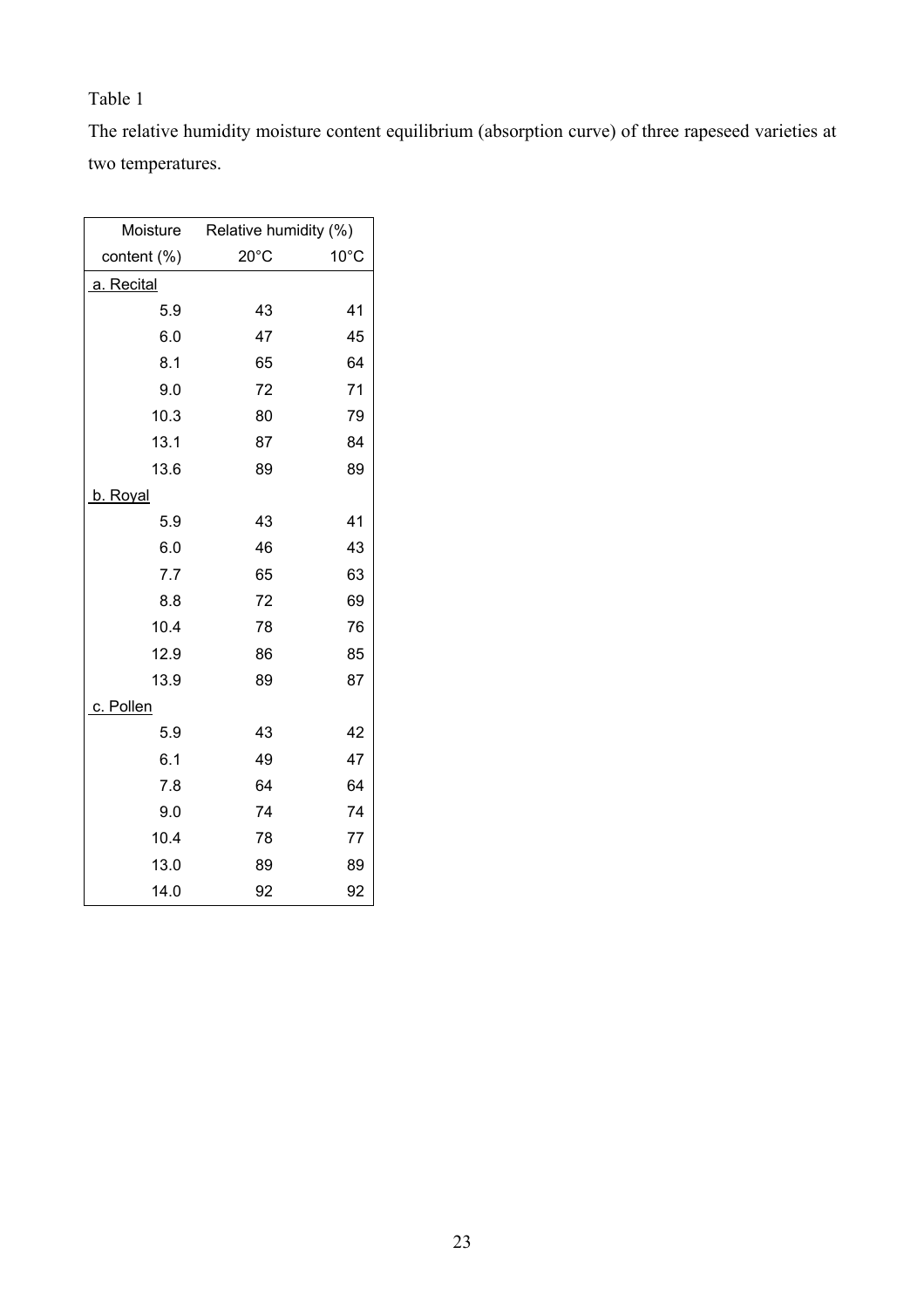|                  | 1       | 3       | $\overline{4}$ | 5     | $\overline{2}$ | 6     |
|------------------|---------|---------|----------------|-------|----------------|-------|
|                  | Control | Control | 1g/kg          | 1g/kg | 3g/kg          | 3g/kg |
| <b>Surface</b>   |         |         |                |       |                |       |
| 6/10/03          | 11.7    | 11.5    | 12.2           | 12.0  | 14.5           | 20.9  |
| 10/11/03         | 11.3    | 11.1    | 11.2           | 11.4  | 12.4           | 11.7  |
| 8/12/03          | 12.1    | 12.3    | 12.5           | 12.9  | 14.8           | 12.4  |
| 19/1/04          | 13.3    | 13.4    | 13.2           | 13.8  | 15.5           | 13.9  |
| 16/2/04          | 11.9    | 11.8    | 11.7           | 12.2  | 13.7           | 11.8  |
| 22/3/04          | 10.8    | 10.6    | 10.6           | 10.9  | 11.6           | 10.7  |
| 1.0 <sub>m</sub> |         |         |                |       |                |       |
| 6/10/03          | 9.1     | 9.0     | 8.9            | 9.4   | 9.8            | 9.2   |
| 10/11/03         | 9.1     | 9.0     | 8.9            | 9.4   | 9.9            | 9.0   |
| 8/12/03          | 9.1     | 9.1     | 9.0            | 9.6   | 9.9            | 8.9   |
| 19/1/04          | 9.3     | 9.2     | 9.1            | 9.5   | 10.0           | 9.1   |
| 16/2/04          | 9.3     | 9.1     | 8.9            | 9.5   | 9.8            | 9.1   |
| 22/3/04          | 9.2     | 9.1     | 9.0            | 9.5   | 9.8            | 9.1   |
| 2.0 <sub>m</sub> |         |         |                |       |                |       |
| 6/10/03          | 9.1     | 9.1     | 8.8            | 9.3   | 9.5            | 9.1   |
| 10/11/03         | 8.9     | 8.9     | 8.9            | 9.4   | 9.6            | 8.9   |
| 8/12/03          | 8.9     | 8.9     | 8.9            | 9.4   | 9.6            | 9.0   |
| 19/1/04          | 9.1     | 9.1     | 9.0            | 9.4   | 9.7            | 9.0   |
| 16/2/04          | 9.1     | 9.0     | 9.0            | 9.4   | 9.5            | 9.3   |
| 22/3/04          | 9.1     | 9.0     | 8.9            | 9.4   | 9.5            | 9.2   |

2003-04 Moisture contents in six bins of rapeseed at ca. 9% moisture content.

Table 2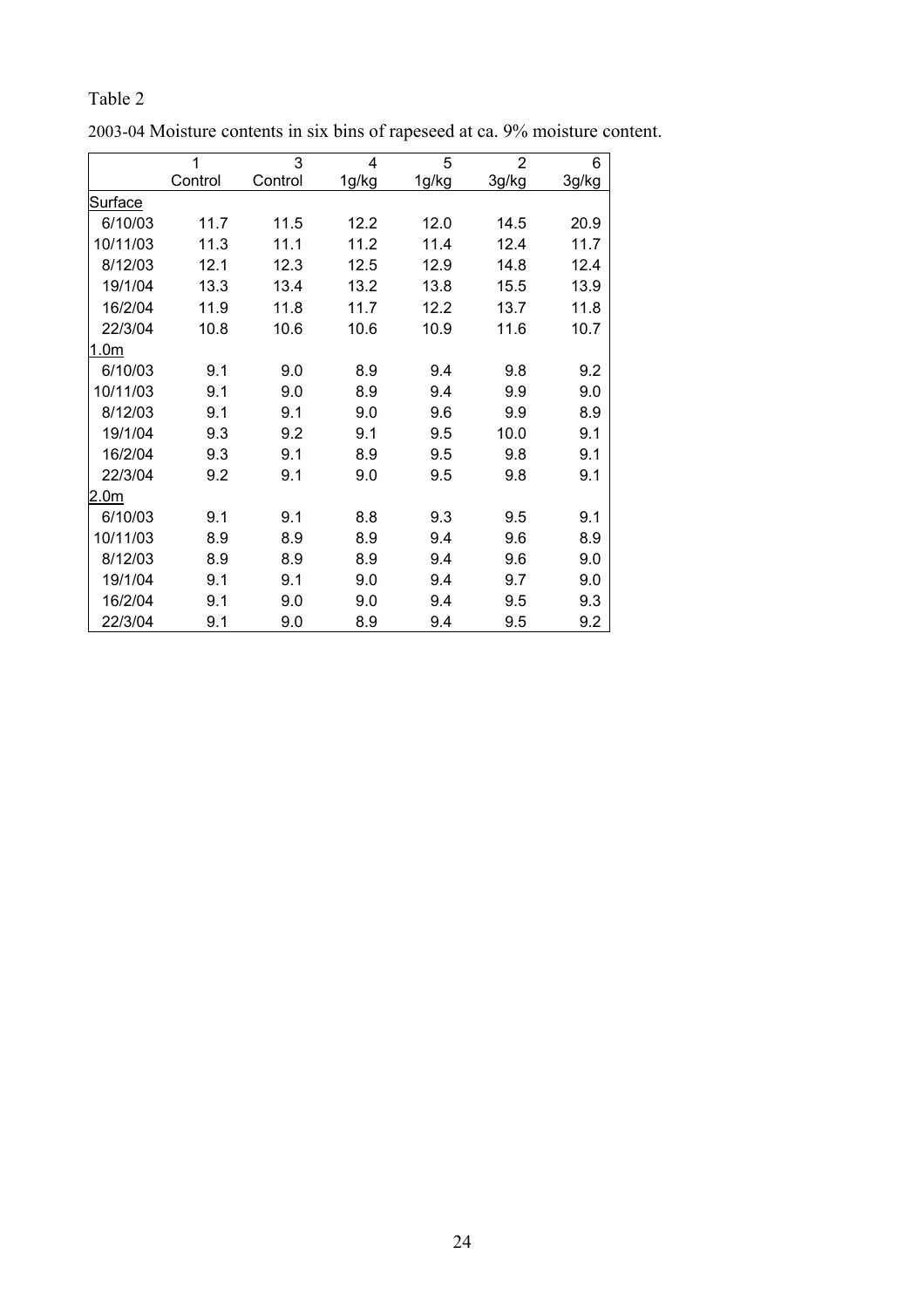|          | 1      | $\overline{2}$ | 3              | $\overline{4}$ | 5       | 6       |
|----------|--------|----------------|----------------|----------------|---------|---------|
|          | 1g/ kg | 1g / kg        | 3g/kg          | 3g/kg          | Control | Control |
| Surface  |        |                |                |                |         |         |
| 09/08/04 | 7.2    | 7.2            | 7.3            | 7.3            | 7.1     | 7.1     |
| 21/09/04 | 8.6    | 8.7            | 8.6            | 8.4            | 8.8     | 8.8     |
| 25/10/04 | 10.2   | 10.5           | 10.3           | 10.0           | 10.1    | 10.3    |
| 29/11/04 | 11.5   | 11.6           | 11.4           | 10.9           | 11.4    | 11.3    |
| 04/01/05 | 10.9   | 11.0           | 10.9           | 10.7           | 11.1    | 10.9    |
| 07/02/05 | 11     | 10.9           | 10.9           | 10.6           | 10.8    | 10.7    |
| 29/03/05 | 10.8   | 10.6           | 10.6           | 10.6           | 10.7    | 10.6    |
| 0.75m    |        |                |                |                |         |         |
| 09/08/04 | 7.2    | 7.2            | 7.3            | 7.3            | 7.1     | 7.1     |
| 21/09/04 | 7.0    | 7.1            | 7.0            | 6.8            | 7.0     | 7.0     |
| 25/10/04 | 7.0    | 7.0            | 7.0            | 6.8            | 6.9     | 7.0     |
| 29/11/04 | 7.0    | 7.1            | 7              | 6.8            | 7.0     | 6.8     |
| 04/01/05 | 7.1    | 7.0            | 6.9            | 6.8            | 6.9     | 6.9     |
| 07/02/05 | 7.4    | 7.1            | 6.9            | 6.7            | 6.9     | 6.9     |
| 29/03/05 | 7.1    | 7.3            | $\overline{7}$ | 6.9            | 6.8     | 6.9     |
| 1.5m     |        |                |                |                |         |         |
| 09/08/04 | 7.2    | 7.2            | 7.28           | 7.3            | 7.1     | 7.1     |
| 21/09/04 | 6.9    | 6.9            | 6.89           | 6.9            | 6.9     | 6.9     |
| 25/10/04 | 6.9    | 6.7            | 6.8            | 6.9            | 6.9     | 6.8     |
| 29/11/04 | 6.8    | 6.7            | 6.75           | 6.9            | 6.7     | 6.9     |
| 04/01/05 | 6.7    | 6.7            | 6.72           | 6.9            | 6.8     | 6.8     |
| 07/02/05 | 6.9    | 6.9            | 6.66           | 6.9            | 6.8     | 6.8     |
| 29/03/05 | 6.8    | 6.8            | 6.7            | 7.1            | 6.7     | 6.8     |

2004-05 Moisture contents in six bins of rapeseed at ca. 7% moisture content.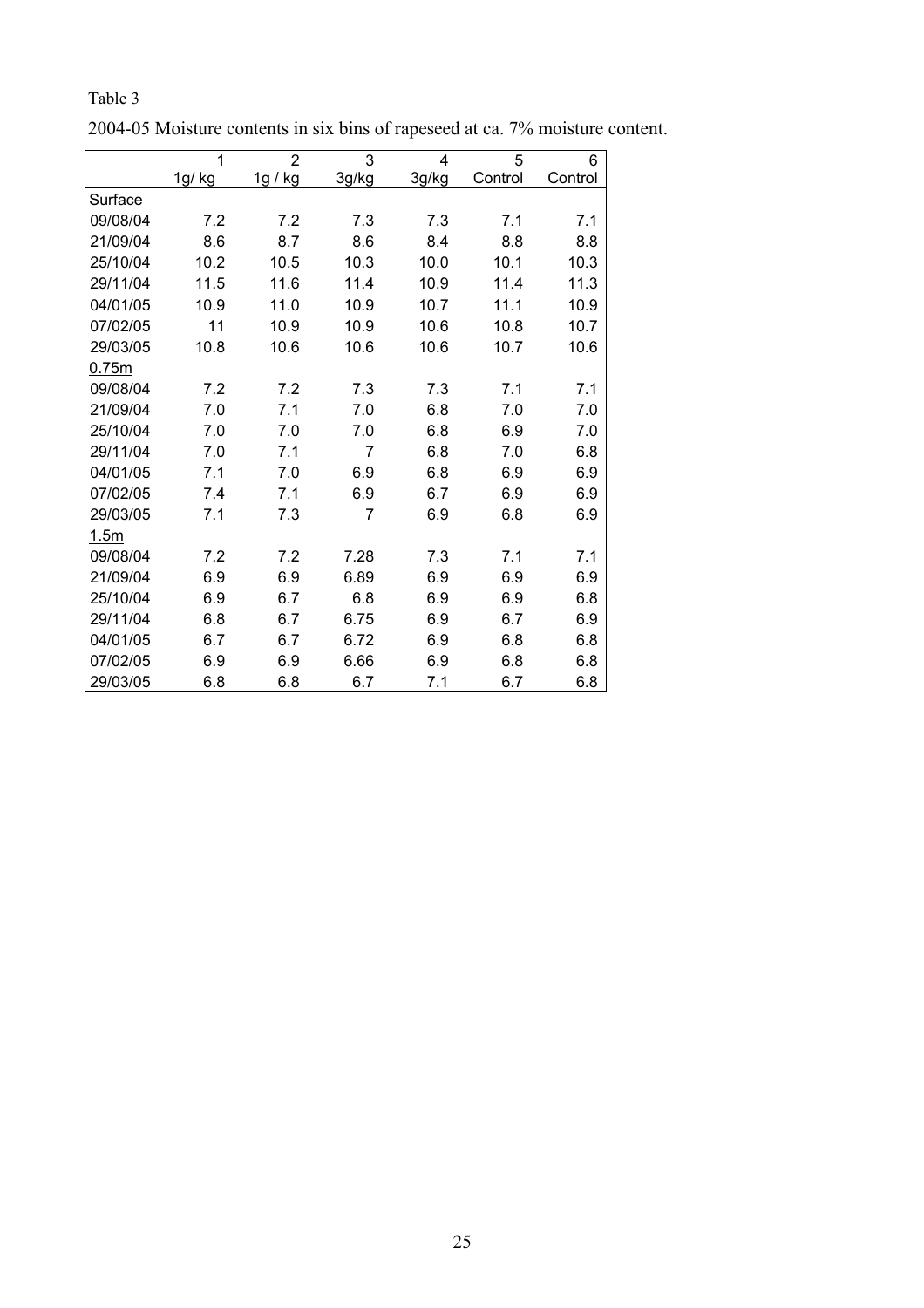2003-04 Numbers of *Acarus* / kg in six bins of rapeseed at ca.9% moisture content.

|                  | 1       | 3        | 4     | 5     | $\overline{2}$ | 6              |
|------------------|---------|----------|-------|-------|----------------|----------------|
|                  | Control | Control  | 1g/kg | 1g/kg | 3g/kg          | 3g/kg          |
| Surface          |         |          |       |       |                |                |
| 6/10/03          | 7       | 16       | 6     | 9     | 34             | 0              |
| 10/11/03         | 933     | 1345     | 561   | 8     | 2053           | $\overline{2}$ |
| 8/12/03          | 4847    | 12958    | 2820  | 977   | 10218          | 6              |
| 19/1/04          | 22394   | 42445    | 21527 | 2061  | 72207          | 5              |
| 16/2/04          | 21232   | 35585    | 3744  | 2368  | 170192         | 42             |
| 22/3/04          | 22741   | 12460    | 161   | 4200  | 2199           | 499            |
| 1.0 <sub>m</sub> |         |          |       |       |                |                |
| 6/10/03          | 1       | 0        | 1     | 1     | 91             | 0              |
| 10/11/03         | 129     | 61       | 83    | 143   | 4198           | 17             |
| 8/12/03          | 483     | 77       | 2118  | 1089  | 12854          | 31             |
| 19/1/04          | 540     | 992      | 1175  | 776   | 15427          | 324            |
| 16/2/04          | 1128    | 742      | 1000  | 1237  | 22832          | 752            |
| 22/3/04          | 3849    | 2145     | 1584  | 1708  | 6780           | 3220           |
| 2.0 <sub>m</sub> |         |          |       |       |                |                |
| 6/10/03          | 0       | $\Omega$ | 0     | 1     | 185            | 0              |
| 10/11/03         | 45      | 26       | 69    | 20    | 2549           | 0              |
| 8/12/03          | 313     | 279      | 424   | 174   | 9674           | 55             |
| 19/1/04          | 198     | 370      | 923   | 934   | 6619           | 57             |
| 16/2/04          | 1867    | 292      | 746   | 366   | 13101          | 131            |
| 22/3/04          | 255     | 482      | 364   | 248   | 3557           | 234            |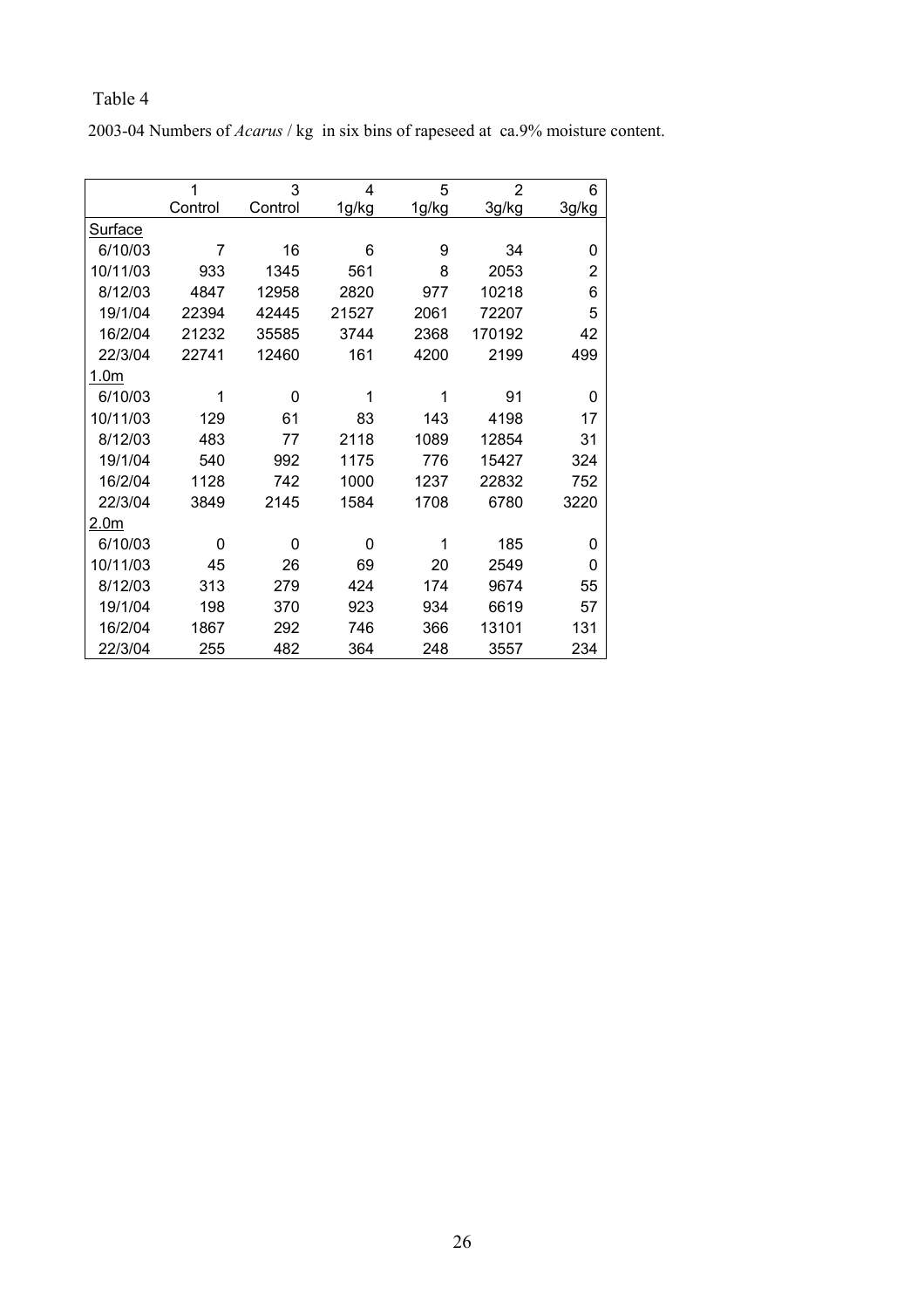2003-04 Numbers of *Lepioglyphus* / kg in six bins of rapeseed at ca.9% moisture content.

|                  | 1       | 3       | 4     | 5              | $\overline{2}$ | 6     |
|------------------|---------|---------|-------|----------------|----------------|-------|
|                  | Control | Control | 1g/kg | 1g/kg          | 3g/kg          | 3g/kg |
| Surface          |         |         |       |                |                |       |
| 6/10/03          | 768     | 47      | 19    | 0              | 227            | 20    |
| 10/11/03         | 2412    | 433     | 656   | $\overline{2}$ | 190            | 11    |
| 8/12/03          | 1539    | 299     | 4971  | 532            | 35             | 1870  |
| 19/1/04          | 3941    | 741     | 9471  | 471            | 111            | 4682  |
| 16/2/04          | 5434    | 146     | 2671  | 1064           | 1026           | 198   |
| 22/3/04          | 8864    | 250     | 524   | 1218           | 103            | 246   |
| 1.0 <sub>m</sub> |         |         |       |                |                |       |
| 6/10/03          | 21      | 5       | 16    | 2              | 172            | 50    |
| 10/11/03         | 400     | 12      | 74    | 65             | 318            | 515   |
| 8/12/03          | 162     | 1107    | 849   | 169            | 695            | 348   |
| 19/1/04          | 286     | 24      | 275   | 40             | 173            | 175   |
| 16/2/04          | 157     | 16      | 80    | 75             | 230            | 496   |
| 22/3/04          | 478     | 16      | 177   | 10             | 2027           | 171   |
| 2.0 <sub>m</sub> |         |         |       |                |                |       |
| 6/10/03          | 30      | 2       | 10    | 1              | 279            | 166   |
| 10/11/03         | 119     | 20      | 56    | 23             | 509            | 277   |
| 8/12/03          | 166     | 49      | 507   | 260            | 792            | 726   |
| 19/1/04          | 107     | 45      | 376   | 42             | 171            | 340   |
| 16/2/04          | 253     | 3       | 249   | 144            | 468            | 166   |
| 22/3/04          | 362     | 17      | 85    | 49             | 370            | 308   |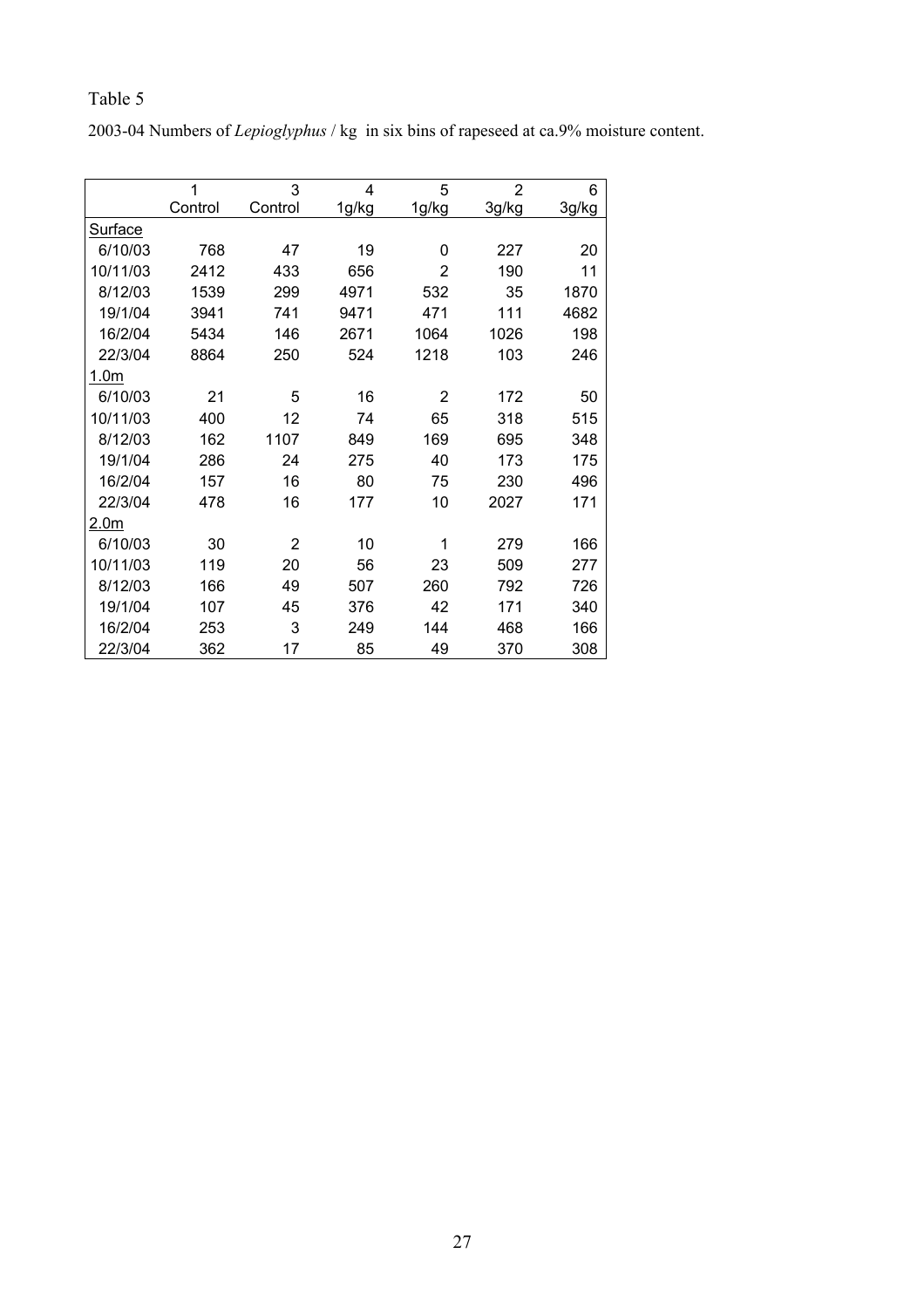|          |          | O              |                |          |                |                |
|----------|----------|----------------|----------------|----------|----------------|----------------|
|          | 1        | $\overline{2}$ | 3              | 4        | 5              | 6              |
|          | 1g/ kg   | 1g / kg        | 3g/kg          | 3g/kg    | Control        | Control        |
| Surface  |          |                |                |          |                |                |
| 21/09/04 | $\Omega$ | 0              | 0              | $\Omega$ | $\overline{7}$ | 0              |
| 25/10/04 | 0        | 0              | 0              | 0        | 32             | 163            |
| 29/11/04 | 3        | 0              | $\overline{2}$ | 0        | 1848           | 456            |
| 04/01/05 | 0        | 0              | 0              | 0        | 13880          | 872            |
| 07/02/05 | 0        | 0              | 0              | 0        | 10624          | 2400           |
| 29/03/05 | 0        | 0              | 0              | $\Omega$ | 71084          | 17677          |
| 0.75m    |          |                |                |          |                |                |
| 21/09/04 | $\Omega$ | 0              | 0              | 0        | $\Omega$       | 0              |
| 25/10/04 | 0        | 0              | 0              | 0        | 2              | 3              |
| 29/11/04 | 0        | 0              | 0              | 0        | $\Omega$       | 0              |
| 04/01/05 | 0        | 0              | 0              | 0        | 133            | 11             |
| 07/02/05 | 0        | 0              | 0              | 0        | 128            | 95             |
| 29/03/05 | 0        | 0              | 0              | 0        | 234            | 463            |
| 1.5m     |          |                |                |          |                |                |
| 21/09/04 | $\Omega$ | 0              | 0              | $\Omega$ | $\Omega$       | 0              |
| 25/10/04 | 0        | 0              | 0              | $\Omega$ | $\Omega$       | $\overline{2}$ |
| 29/11/04 | 0        | $\Omega$       | 0              | 0        | $\overline{2}$ | 1              |
| 04/01/05 | 0        | 0              | 0              | 0        | 19             | 17             |
| 07/02/05 | 0        | 0              | 0              | 0        | 57             | 100            |
| 29/03/05 | 0        | 0              | 0              | 0        | 0              | 44             |

2004-05 Numbers of *Acarus* / kg in six bins of rapeseed at ca.7% moisture content.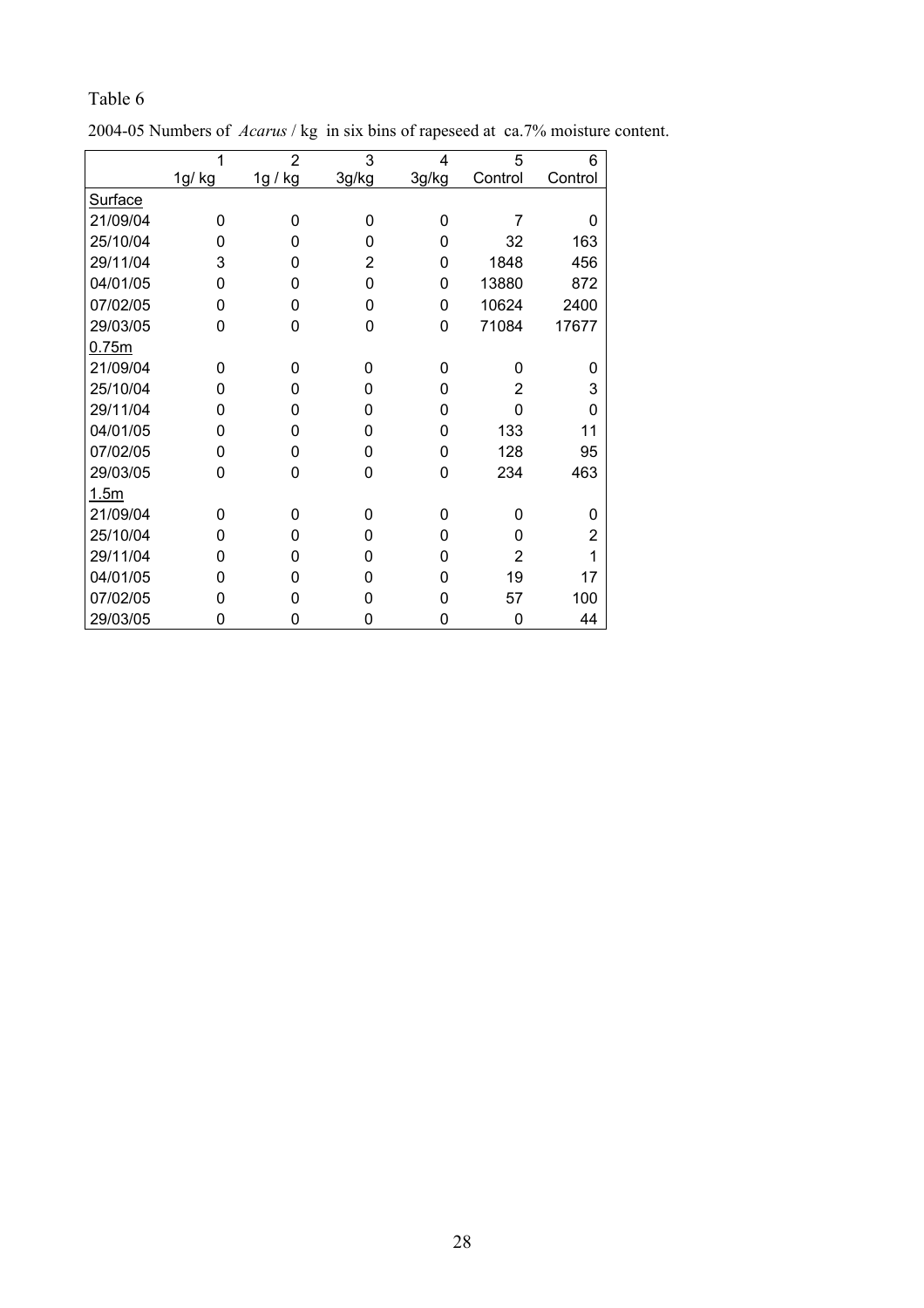|                | 1      | $\overline{2}$ | 3     | 4     | 5       | 6       |
|----------------|--------|----------------|-------|-------|---------|---------|
|                | 1g/ kg | 1g / kg        | 3g/kg | 3g/kg | Control | Control |
| <b>Surface</b> |        |                |       |       |         |         |
| 19/08/04       | 1      | 1              | 1     | 1     | 1       | 1       |
| 21/09/04       | 1      | $\overline{2}$ | 1     | 0.1   | 60      | 354     |
| 25/10/04       | 33     | 1              | 0.1   | 0.1   | 1064    | 364     |
| 29/11/04       | 21     | 48             | 6     | 10    | 2586    | 5605    |
| 04/01/05       | 297    | 21             | 1     | 0.1   | 7590    | 6244    |
| 07/02/05       | 42     | 20             | 15    | 0.1   | 3400    | 5109    |
| 29/03/05       | 12     | 631            | 18    | 0     | 6860    | 6526    |
| 0.75m          |        |                |       |       |         |         |
| 19/08/04       | 1      | 1              | 1     | 1     | 1       | 1       |
| 21/09/04       | 0.1    | 1              | 0.1   | 0.1   | 3       | 20      |
| 25/10/04       | 0.1    | 0.1            | 0.1   | 0.1   | 14      | 17      |
| 29/11/04       | 4      | 1              | 1     | 0.1   | 21      | 23      |
| 04/01/05       | 1      | 1              | 0.1   | 0.1   | 125     | 113     |
| 07/02/05       | 0.1    | 1              | 1     | 0.1   | 126     | 792     |
| 29/03/05       | 0      | 1              | 0     | 0     | 190     | 672     |
| 1.5m           |        |                |       |       |         |         |
| 19/08/04       | 1      | 1              | 1     | 1     | 1       | 1       |
| 21/09/04       | 1      | 0.1            | 0.1   | 0.1   | 1       | 10      |
| 25/10/04       | 2      | 0.1            | 0.1   | 1     | 15      | 9       |
| 29/11/04       | 1      | 0.1            | 0.1   | 1     | 19      | 18      |
| 04/01/05       | 0.1    | 0.1            | 1     | 0.1   | 86      | 77      |
| 07/02/05       | 1      | 0.1            | 0.1   | 0.1   | 52      | 356     |
| 29/03/05       | 1      | $\overline{2}$ | 1     | 2     | 150     | 87      |

Table 7

2004-05 Numbers of *Lepioglyphus* / kg in six bins of rapeseed at ca.7% moisture content.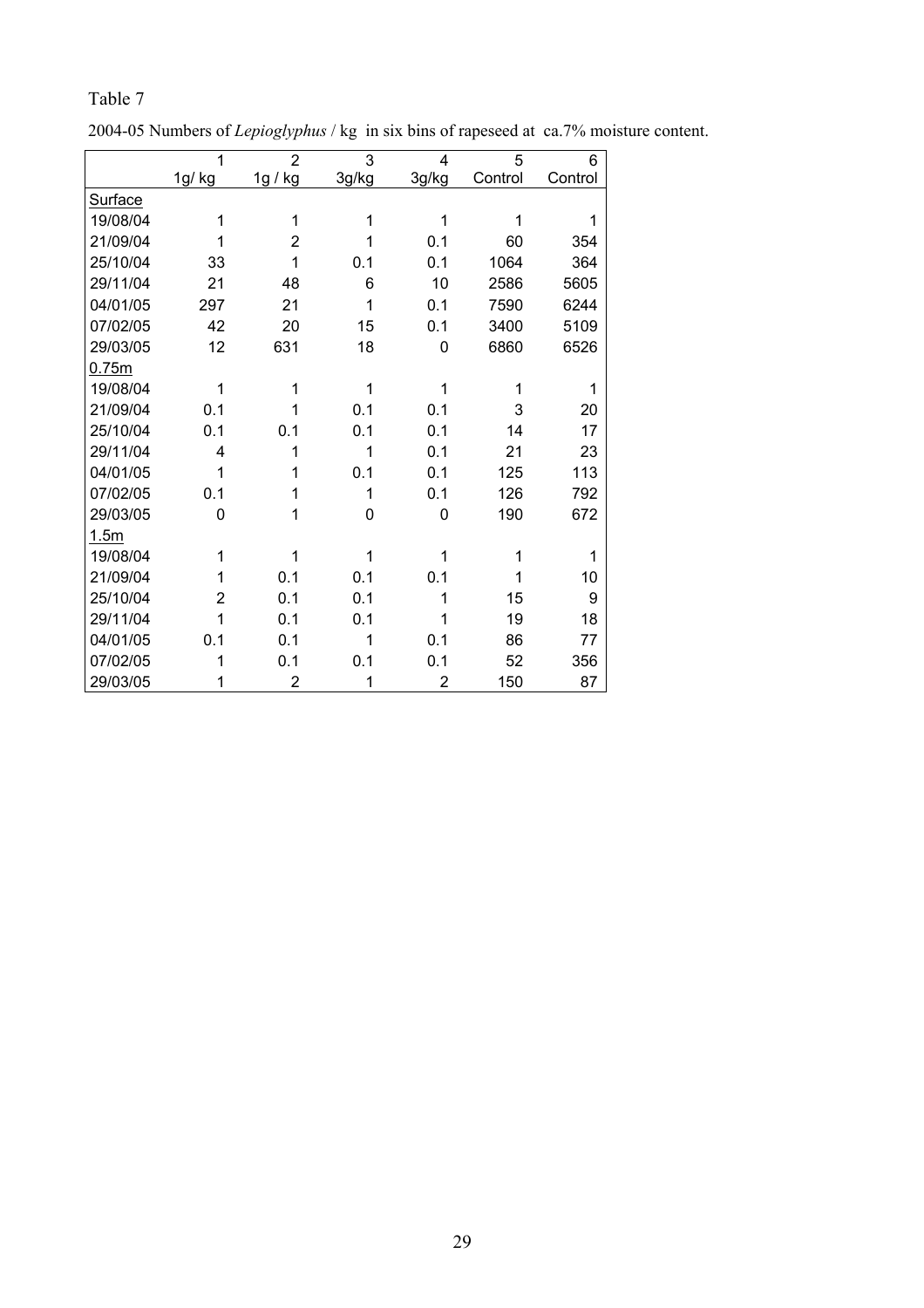2003-04 Numbers of predators (*Cheyletus*, gamasids) in six bins of rapeseed at ca.9% moisture content.

|                  |          | 3       | 4        | 5        | $\overline{2}$ | 6     |
|------------------|----------|---------|----------|----------|----------------|-------|
|                  | Control  | Control | 1g/kg    | 1g/kg    | 3g/kg          | 3g/kg |
| Surface          |          |         |          |          |                |       |
| 6/10/03          | n        | 0       | 0        | 0        | 0,17           | 0     |
| 10/11/03         | 0, 13    | 0       | n        | $\Omega$ | 0              | 00    |
| 8/12/03          | 0        | 0       | 0        | 0        | 0,128          | 0,1   |
| 19/1/04          | 0,32     | 0       | 0        | $\Omega$ | 0,32           | 1,0   |
| 16/2/04          | 0,160    | 0       | 0        | $\Omega$ | 0,896          | 0     |
| 22/3/04          | 0,128    | 0       | 0        | 0        | 0,64           | 0     |
| 1.0 <sub>m</sub> |          |         |          |          |                |       |
| 6/10/03          | 0        | 0       | O        | 0        | 0,4            | 0     |
| 10/11/03         | 0,24     | 0       | 0,1      | $\Omega$ | 0.80           | 0,4   |
| 8/12/03          | 2,4      | 0       | 0,32     | $\Omega$ | 0,192          | 0,9   |
| 19/1/04          | 0,1      | 0       | 0        | 3,0      | 0,72           | 0,3   |
| 16/2/04          | 0,1      | 0       | 0        | 0        | 0,32           | 0, 10 |
| 22/3/04          | 32,0     | 0       | $\Omega$ | $\Omega$ | $\Omega$       | 0, 19 |
| 2.0 <sub>m</sub> |          |         |          |          |                |       |
| 6/10/03          | ŋ        | 0       | ŋ        | $\Omega$ | 0,2            | 0     |
| 10/11/03         | 0,2      | 0       | ი        | $\Omega$ | 0,8            | 0     |
| 8/12/03          | 1,0      | 0       | 0,2      | 0        | 0,128          | 0,59  |
| 19/1/04          | $\Omega$ | 0       | 0        | $\Omega$ | 0,1            | 0,8   |
| 16/2/04          | 0        | 0       |          | 0        | 0,64           | 0,2   |
| 22/3/04          | 0        | 0       | 0        | 0        | 0, 16          | 0     |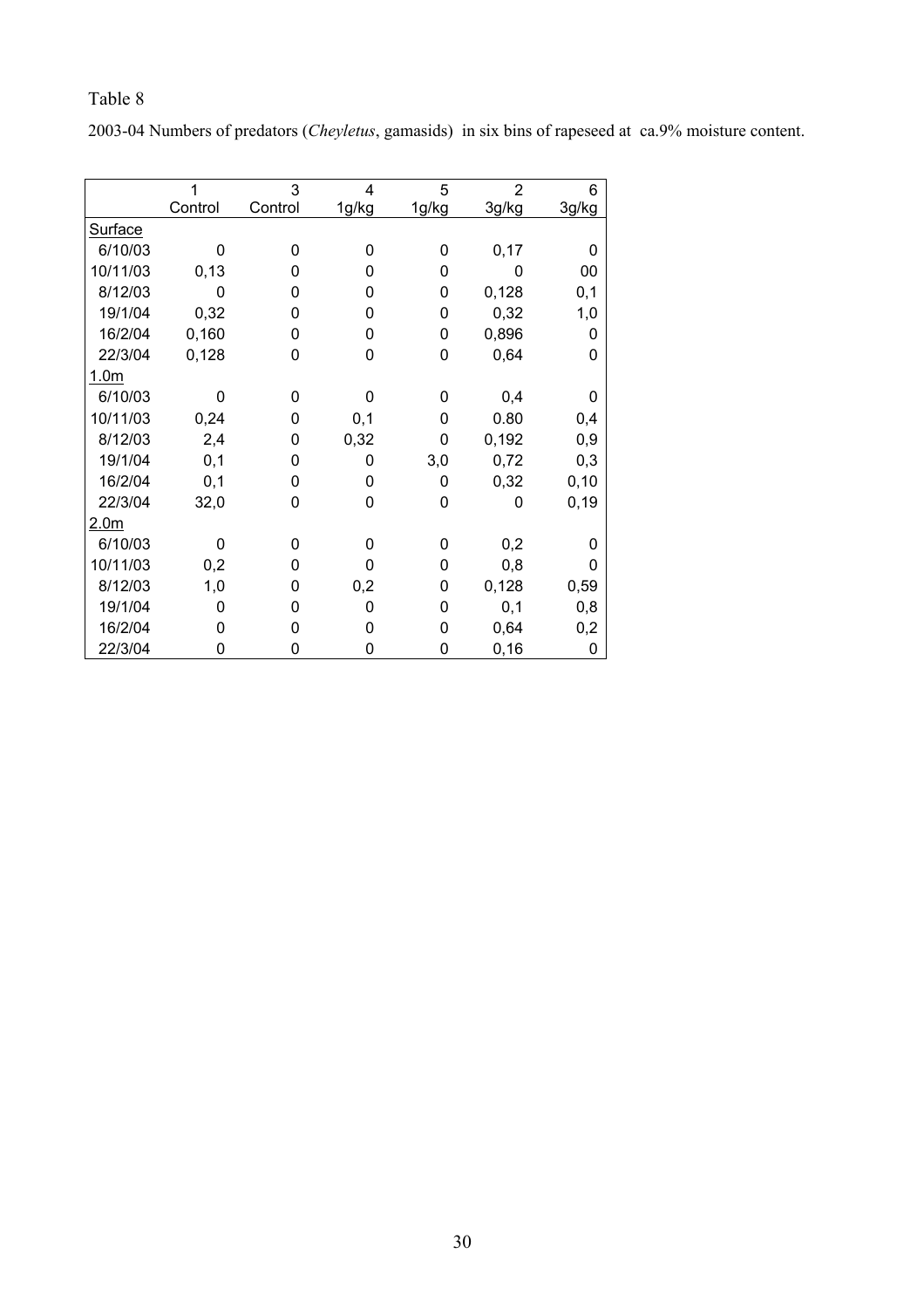|          | 1      | $\overline{2}$ | 3     | 4     | 5        | 6       |
|----------|--------|----------------|-------|-------|----------|---------|
|          | 1g/ kg | 1g / kg        | 3g/kg | 3g/kg | Control  | Control |
| Surface  |        |                |       |       |          |         |
| 21/09/04 | 0      | 0,1            | 0,0   | 0,0   | 1,0      | 23, 2   |
| 25/10/04 | 19,0   | 9,0            | 0,0   | 0,0   | 76,10    | 12,4    |
| 29/11/04 | 13,0   | 14,0           | 2,0   | 2,0   | 24,24    | 112,8   |
| 04/01/05 | 18,0   | 11,0           | 0.0   | 0,0   | 128,136  | 21,5    |
| 07/02/05 | 12,0   | 11,0           | 0,0   | 1,0   | 38,72    | 16,40   |
| 29/03/05 | 0,0    | 2,0            | 0,0   | 0,0   | 35,70    | 168,0   |
| 0.75m    |        |                |       |       |          |         |
| 21/09/04 | 0,0    | 1,0            | 0,0   | 0,0   | 1, 0     | 0,0     |
| 25/10/04 | 0,0    | 0,0            | 0,0   | 0,0   | 3,0      | 1,0     |
| 29/11/04 | 3,1    | 1,0            | 0     | 2,0   | 0,0      | 5,0     |
| 04/01/05 | 4,0    | 0,0            | 0,0   | 0,0   | 0,0      | 2,0     |
| 07/02/05 | 0,0    | 0,0            | 0,0   | 0,0   | 0,0      | 8,5     |
| 29/03/05 | 0,0    | 0,0            | 0,0   | 0,0   | 0,0      | 17,9    |
| 1.5m     |        |                |       |       |          |         |
| 21/09/04 | 0,0    | 0,0            | 0,0   | 0,0   | $_{0,0}$ | 0,0     |
| 25/10/04 | 0,0    | 0,0            | 0,0   | 1,1   | 3,0      | 0,0     |
| 29/11/04 | 4,0    | 2,0            | 0,0   | 0,0   | 0,1      | 3,0     |
| 04/01/05 | 2,0    | 1,0            | 0,0   | 0,0   | 0,1      | 2,0     |
| 07/02/05 | 1,0    | 0,0            | 0,0   | 0,0   | 0,0      | 0,0     |
| 29/03/05 | 0,0    | 0,0            | 0,0   | 0,0   | 0,2      | 1,0     |

2004-05 Numbers of predators (*Cheyletus*, gamasids) in six bins of rapeseed at ca.7% moisture content.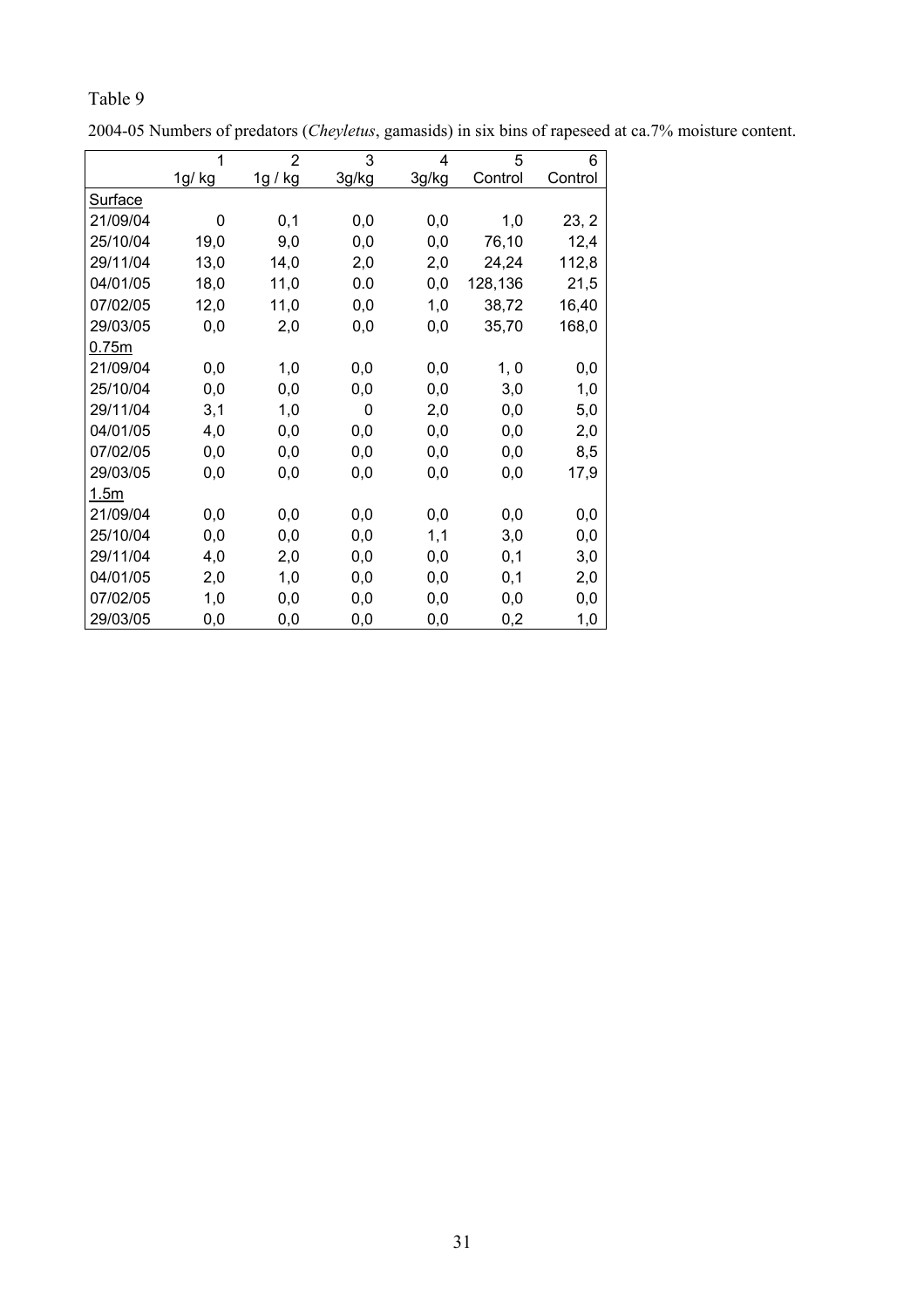| 2003-04 Free fatty acid levels (%) in six bins of rapeseed at ca.9% moisture content. |
|---------------------------------------------------------------------------------------|
|---------------------------------------------------------------------------------------|

|                  | 1       | 3       | 4     | 5     | $\overline{2}$ | 6     |
|------------------|---------|---------|-------|-------|----------------|-------|
|                  | Control | Control | 1g/kg | 1g/kg | 3g/kg          | 3g/kg |
| Surface          |         |         |       |       |                |       |
| Initial          | 0.33    | 0.21    | 0.23  | 0.26  | 0.39           | 0.31  |
| 6/10/03          | 0.9     | 0.72    | 1.5   | 1.92  | 2.62           | 3.38  |
| 22/3/04          | 0.92    | 0.67    | 1.87  | 1.51  | 3.12           | 1.82  |
| 1.0 <sub>m</sub> |         |         |       |       |                |       |
| Initial          | 0.33    | 0.21    | 0.23  | 0.26  | 0.39           | 0.31  |
| 6/10/03          | 0.6     | 0.42    | 0.48  | 0.52  | 1.32           | 1.27  |
| 22/3/04          | 0.56    | 0.32    | 0.47  | 0.61  | 1.91           | 1.07  |
| 2.0 <sub>m</sub> |         |         |       |       |                |       |
| Initial          | 0.33    | 0.21    | 0.23  | 0.26  | 0.39           | 0.38  |
| 6/10/03          | 0.41    | 0.54    | 0.59  | 0.48  | 0.91           | 1.45  |
| 22/3/04          | 0.52    | 0.50    | 0.49  | 1.47  | 1.35           | 1.38  |

## Table 11

2004-05 Free fatty acid levels (%) in six bins of rapeseed at ca.7% moisture content.

|                  | 1     | $\overline{2}$ | 3     | 4     | 5       | 6       |
|------------------|-------|----------------|-------|-------|---------|---------|
|                  | 1g/kg | 1g / kg        | 3g/kg | 3g/kg | Control | Control |
| Surface          |       |                |       |       |         |         |
| 21/09/04         | 0.78  | 0.86           | 1.63  | 0.86  | 1.91    | 1.39    |
| 29/11/04         | 1.14  | 1.20           | 3.57  | 1.57  | 1.40    | 1.25    |
| 29/03/05         | 0.56  | 0.60           | 0.59  | 0.50  | 0.65    | 1.08    |
| 1.0 <sub>m</sub> |       |                |       |       |         |         |
| 21/09/04         | 0.78  | 0.86           | 1.63  | 0.86  | 1.91    | 1.39    |
| 29/11/04         | 1.66  | 1.49           | 1.52  | 1.83  | 1.50    | 0.96    |
| 29/03/05         | 0.56  | 0.54           | 0.61  | 0.58  | 0.69    | 1.02    |
| 2.0 <sub>m</sub> |       |                |       |       |         |         |
| 21/09/04         | 0.78  | 0.86           | 1.63  | 0.86  | 1.91    | 1.39    |
| 29/11/04         | 0.72  | 1.32           | 1.57  | 1.53  | 1.68    | 0.80    |
| 29/03/05         | 0.61  | 0.56           | 0.50  | 0.48  | 0.60    | 0.78    |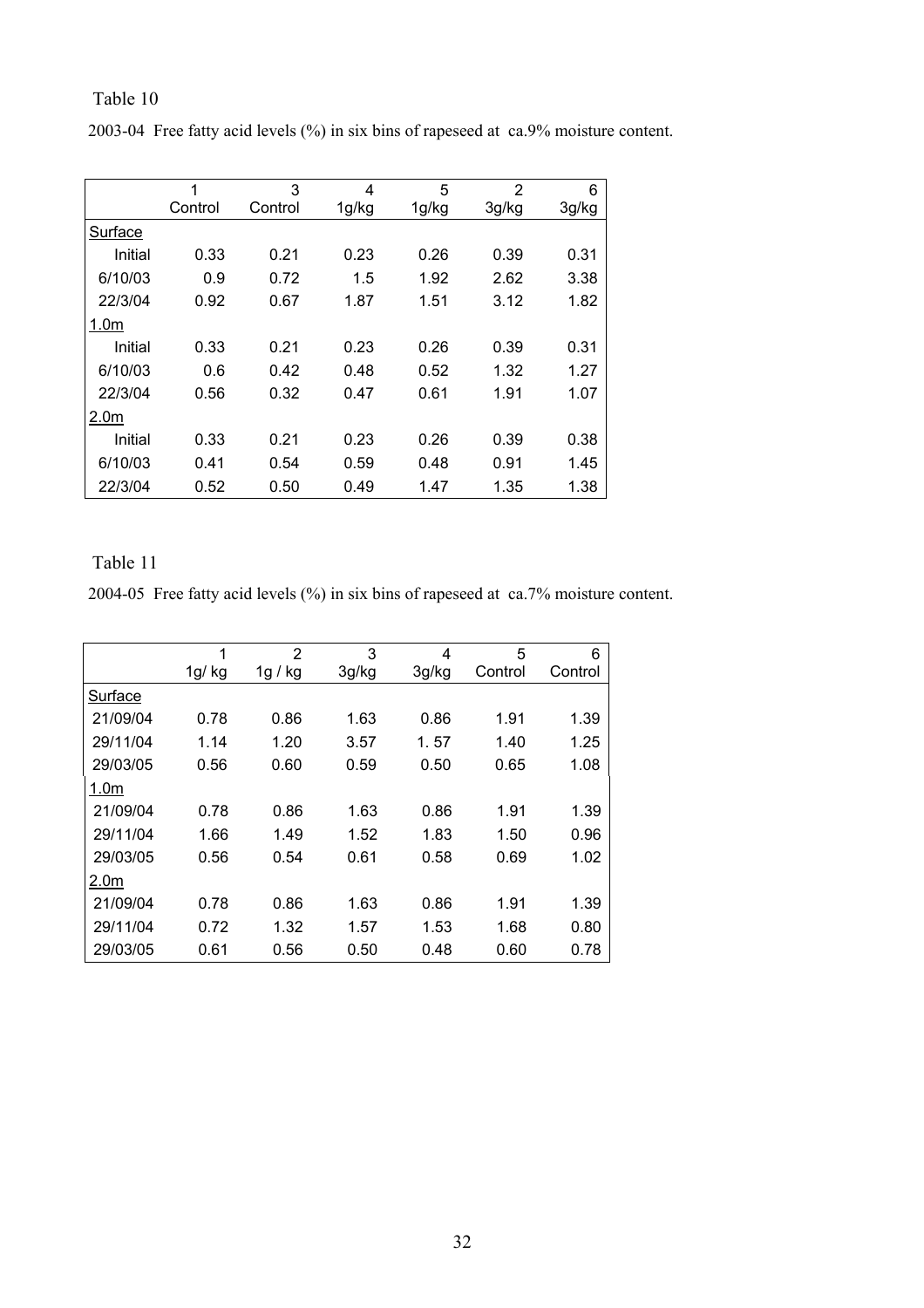2003-04 Storage fungi (colony forming units /g) in six bins of rapeseed at ca. 9% moisture content.

|                  |         | 3       | 4     | 5     | 2      | 6      |
|------------------|---------|---------|-------|-------|--------|--------|
|                  | Control | Control | 1g/kg | 1g/kg | 3g/kg  | 3g/kg  |
| 1.0 <sub>m</sub> |         |         |       |       |        |        |
| 6/10/03          | 120     | 20      | 3,330 | 0     | 0      | 0      |
| 22/3/04          | 1,300   | 900     | 3,400 | 2,000 | 37,000 | 55,270 |
| 2.0 <sub>m</sub> |         |         |       |       |        |        |
| 6/10/03          | 60      | 0       | 90    | 10    | 60     | 30     |
| 22/3/04          | 11,140  | 1,140   | 4,300 | 6,300 | 23,570 | 53,840 |

Table 13

Mean % mortality, numbers of  $F_1$  insects and mean % population inhibition (with ranges).

|                | Bin No. Treatment | $\frac{0}{0}$<br>Mortality | F <sub>1</sub><br>Nos.<br>insects | % pop. inhibition   |
|----------------|-------------------|----------------------------|-----------------------------------|---------------------|
|                | Control           | 0.9                        | $61.2(53-70)$                     | $\Omega$            |
| 3              | Control           | 0.8                        | 48.4 (33-78)                      | 0                   |
| 4              | $1 \frac{g}{kg}$  | 11.4                       | $17.4(7-36)$                      | $68.2(34.3 - 87.2)$ |
| 5              | 1 g/kg            | 19                         | $1.8(0-5)$                        | $96.7(90.9 - 100)$  |
| $\overline{2}$ | 3g/kg             | 7.2                        | $13.2(5-20)$                      | $75.9(63.5 - 90.9)$ |
| 6              | 3 g/kg            | 14.3                       | $1.4(0-2)$                        | $97.4(96.4-100)$    |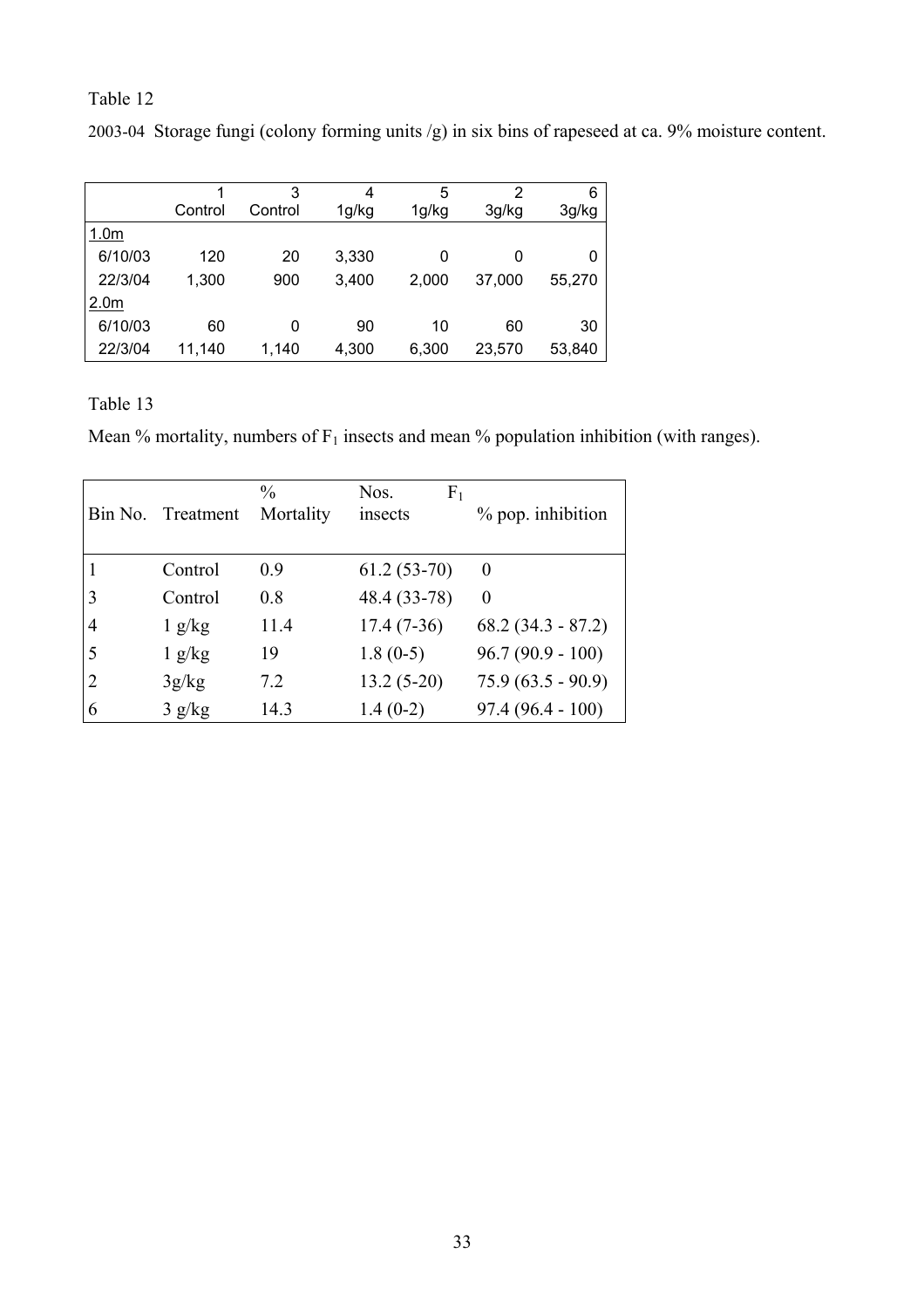





#### **1M temps**

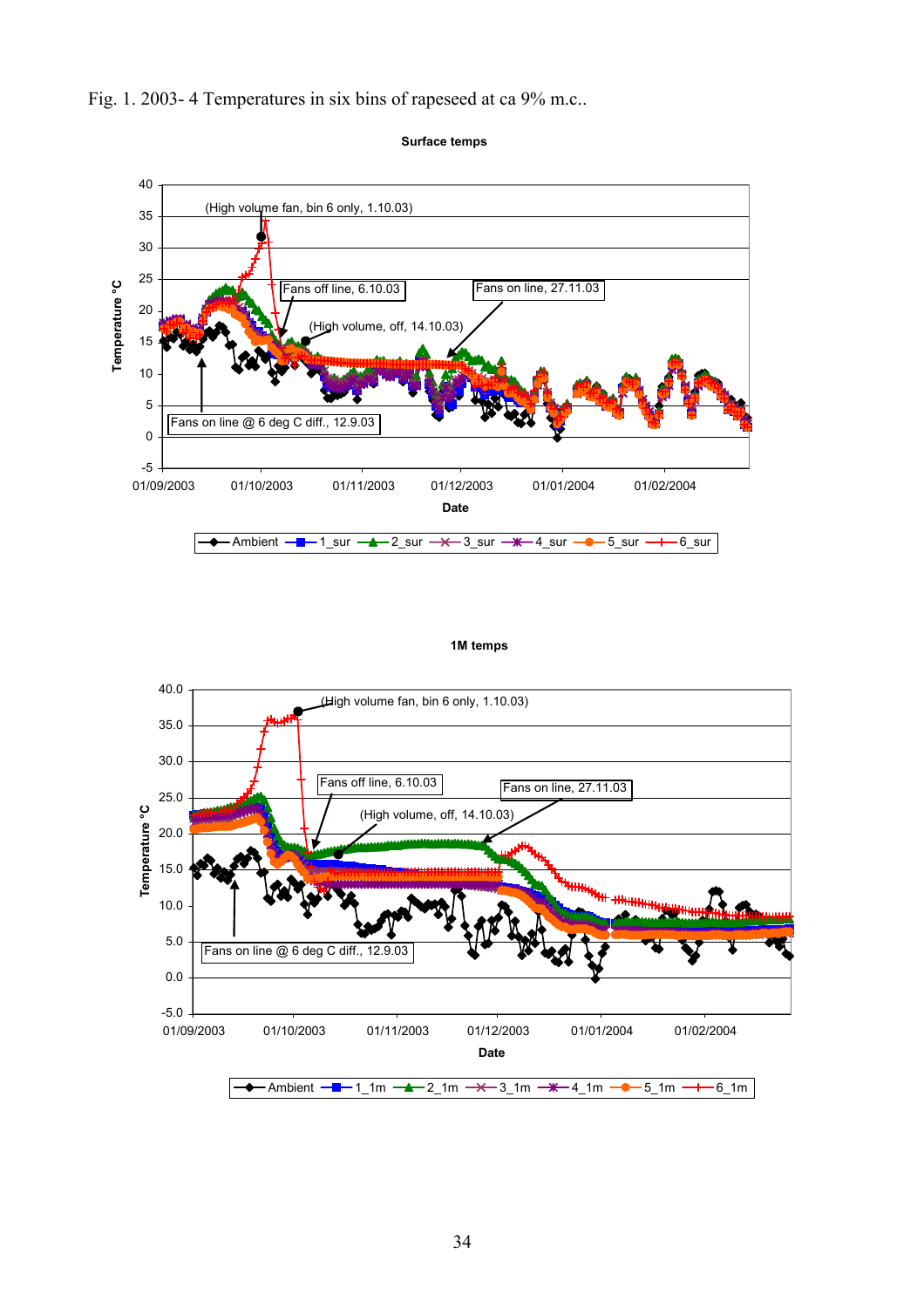#### **2M temps**

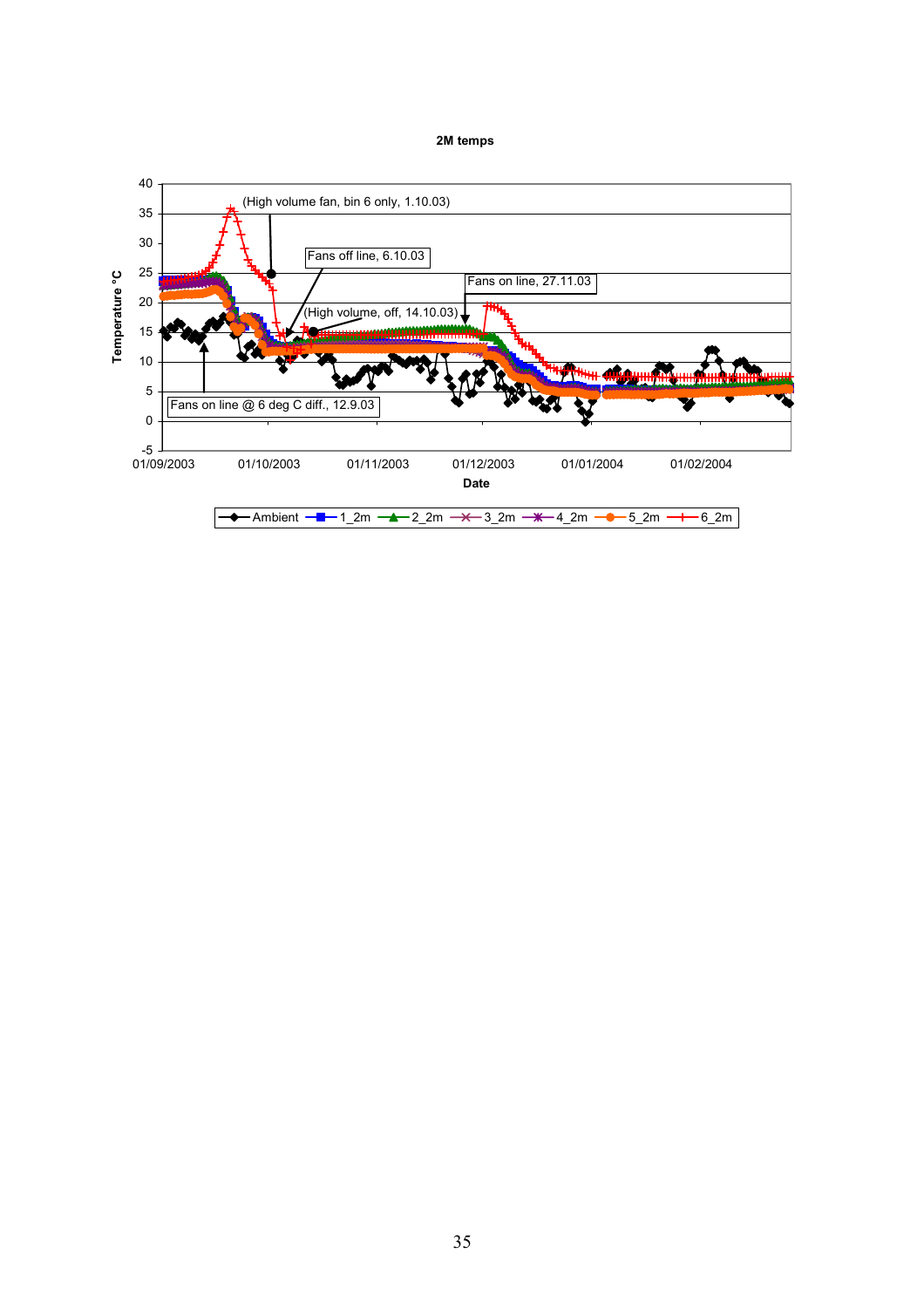

Fig 2. 2003-4. Hours blown and ambient temperatures in six bins of rapeseed at ca. 9% m.c..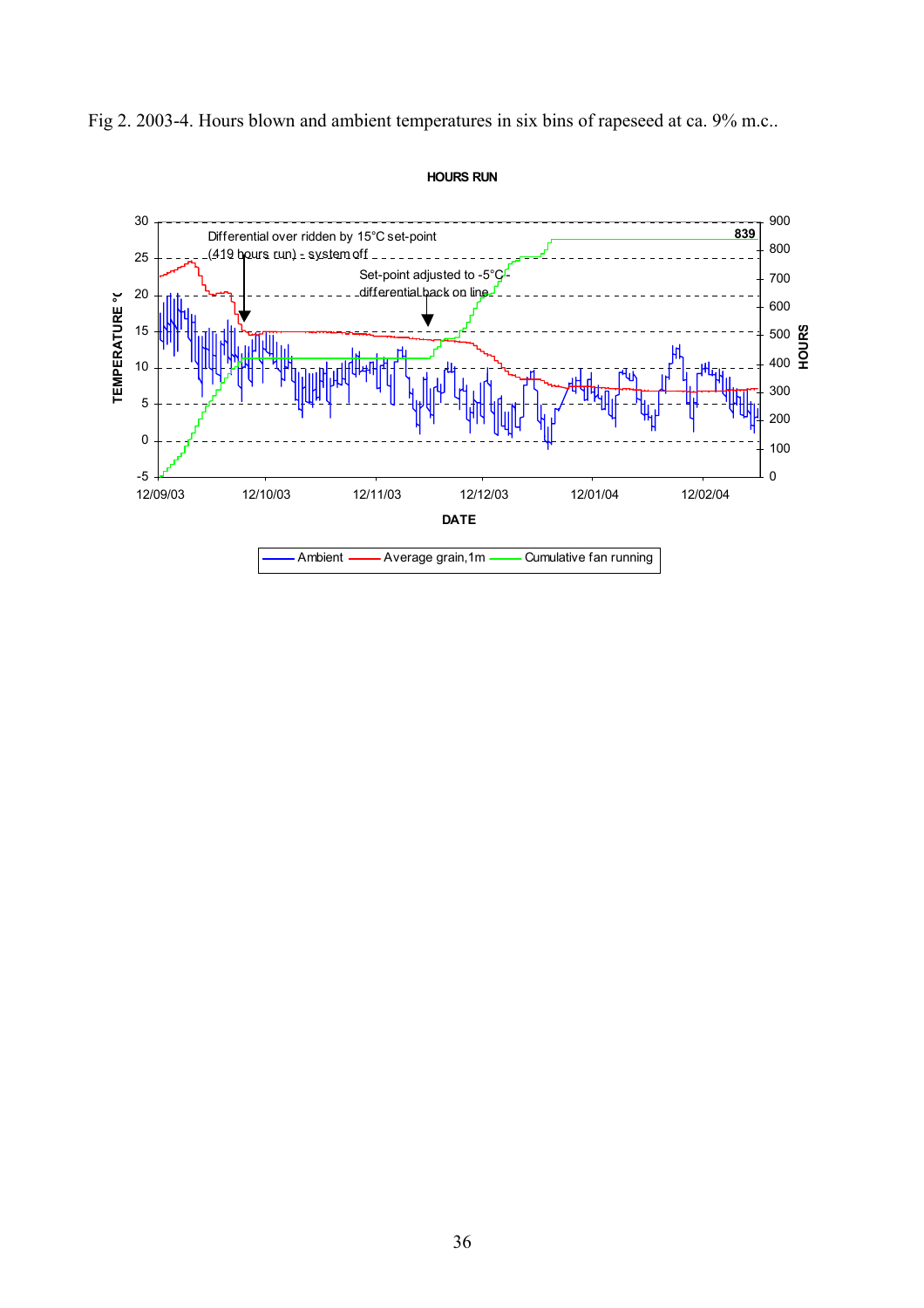

Fig 3. 2004-5. Temperatures in six bins of rapeseed at ca 7% mc.



**Surface temps**



**I M temps**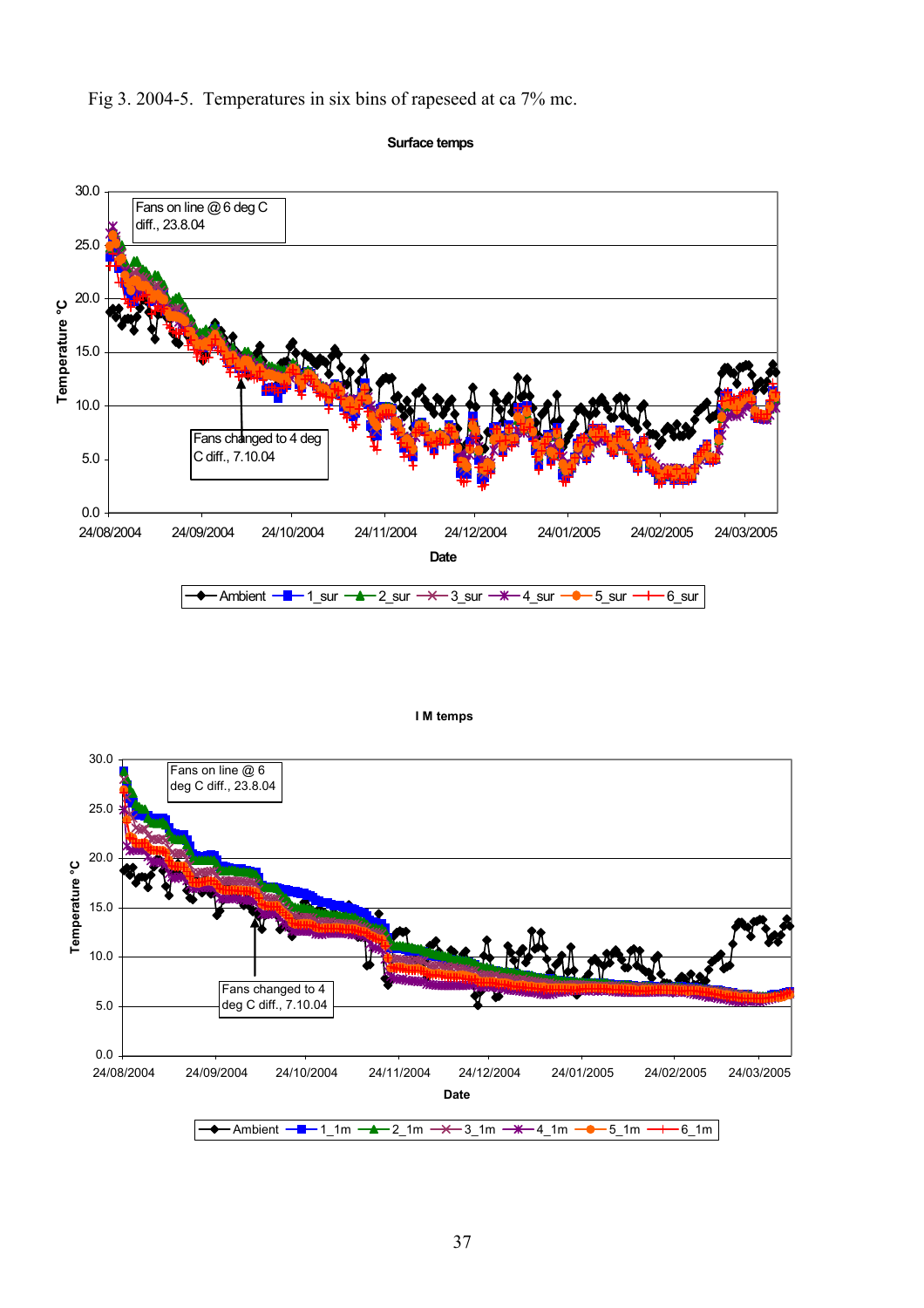## Figure 3. (continued)